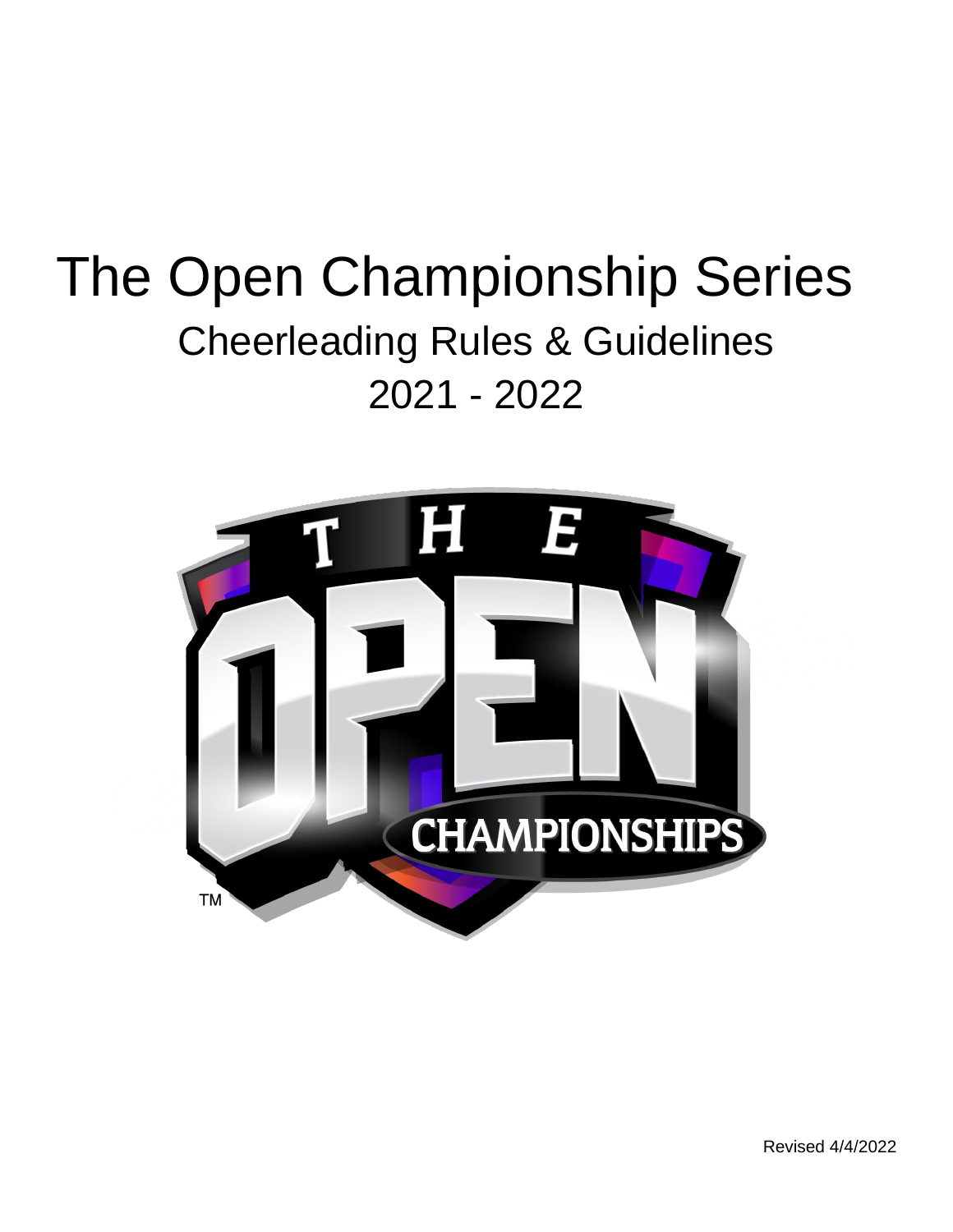# **TABLE OF CONTENTS**

|                                                                                                                                                                                                                                                                      | 2  |
|----------------------------------------------------------------------------------------------------------------------------------------------------------------------------------------------------------------------------------------------------------------------|----|
|                                                                                                                                                                                                                                                                      | 3  |
|                                                                                                                                                                                                                                                                      | 5  |
| Level 1 Rules                                                                                                                                                                                                                                                        | 6  |
| Level 2 Rules<br>$\mathbb{Z}^2$ . The set of the set of the set of the set of the set of the set of the set of the set of the set of the set of the set of the set of the set of the set of the set of the set of the set of the set of the set of                   | 8  |
| Level 3 Rules                                                                                                                                                                                                                                                        | 10 |
| Level 4 Rules                                                                                                                                                                                                                                                        | 14 |
| Level 5 Rules <u>Question and Contact and Contact and Contact and Contact and Contact and Contact and Contact and Contact and Contact and Contact and Contact and Contact and Contact and Contact and Contact and Contact and Co</u><br><u> De Barbara (Barbara)</u> | 18 |
| Level 6 Rules _________________<br><b>CHAMPIONSHIPS</b>                                                                                                                                                                                                              | 21 |
| Level 7 Rules                                                                                                                                                                                                                                                        | 24 |
| <b>TM</b><br>All Star Prep <b>Executive Contract Contract Contract Contract Contract Contract Contract Contract Contract Contract Contract Contract Contract Contract Contract Contract Contract Contract Contract Contract Contract Contract</b>                    | 30 |
|                                                                                                                                                                                                                                                                      | 30 |
|                                                                                                                                                                                                                                                                      | 30 |
|                                                                                                                                                                                                                                                                      | 31 |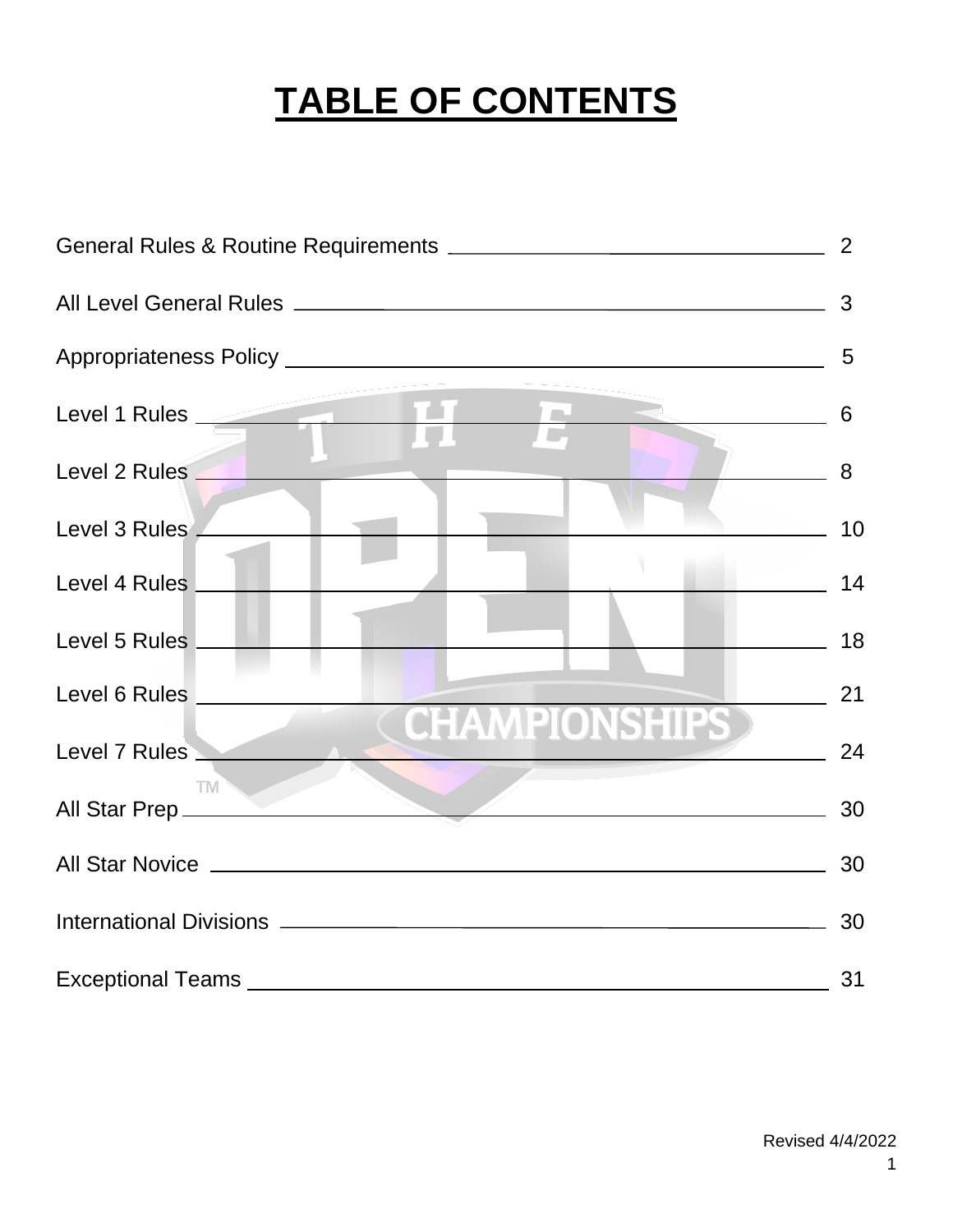# **GENERAL RULES & ROUTINE REQUIREMENTS**

- 1. All skills allowed in a level include all skills allowed in the previous level. If a skill is **prohibited** in a level is also **not allowed** in the previous level(s).
- 2. Athlete safety is of the utmost importance when performing any skills. Coaches should encourage expertise before skill progression.
- 3. Any equipment used to enhance the height of an athlete is **not allowed**.
- 4. Skills that require mandatory spotters must have spotters who are members of the team performing/competing.
- 5. The athletes that begin the routine must remain on the floor throughout the performance. Athletes are **not allowed** to be replaced by another athlete during the routine performance.
- 6. Athletes are **not allowed** to have any edible or non-edible item in their mouth during the routine performance.
- 7. Soft & solid-soled shoes are mandatory while performing/competing.
- 8. All forms of jewelry are **not allowed** while performing. All jewelry must be removed, cannot be taped over, or covered up.

**EXCEPTION:** Medical ID Tags/bracelets.

- 9. Props are not required to be in routine performances. Flags, banners/signs, poms, and megaphones are allowed. If teams would like to use a prop that is not the items listed previously, the prop must be approved by the event producer at each event. Props with poles are **not allowed** to be used while performing stunting or tumbling skills.
- 10. Routine time will begin with the first movement, beat of music, or voice. Time will end with the last movement, beat of music, or voice.
	- a. All Star Divisions (includes Elite/International/Performance Cheer): 2:30
	- b. All Star Prep: 2:00
	- c. All Star Novice: 1:30
	- d. Non-Tumbling: 2:00
	- e. Global Divisions: 3:30
		- i. Maximum 40 sec. for opening Cheer, Maximum 20 sec. transition to music section, 2:30 for music section.

**HAMPIONSHIPS** 

11. All athletes must have at minimum one (1) foot, hand, or body part on the performance floor at the start of the routine.

**EXCEPTION:** If bases have hands resting on the performance floor prior to the beginning of the routine, flyers are allowed to have feet/foot in bases hand(s).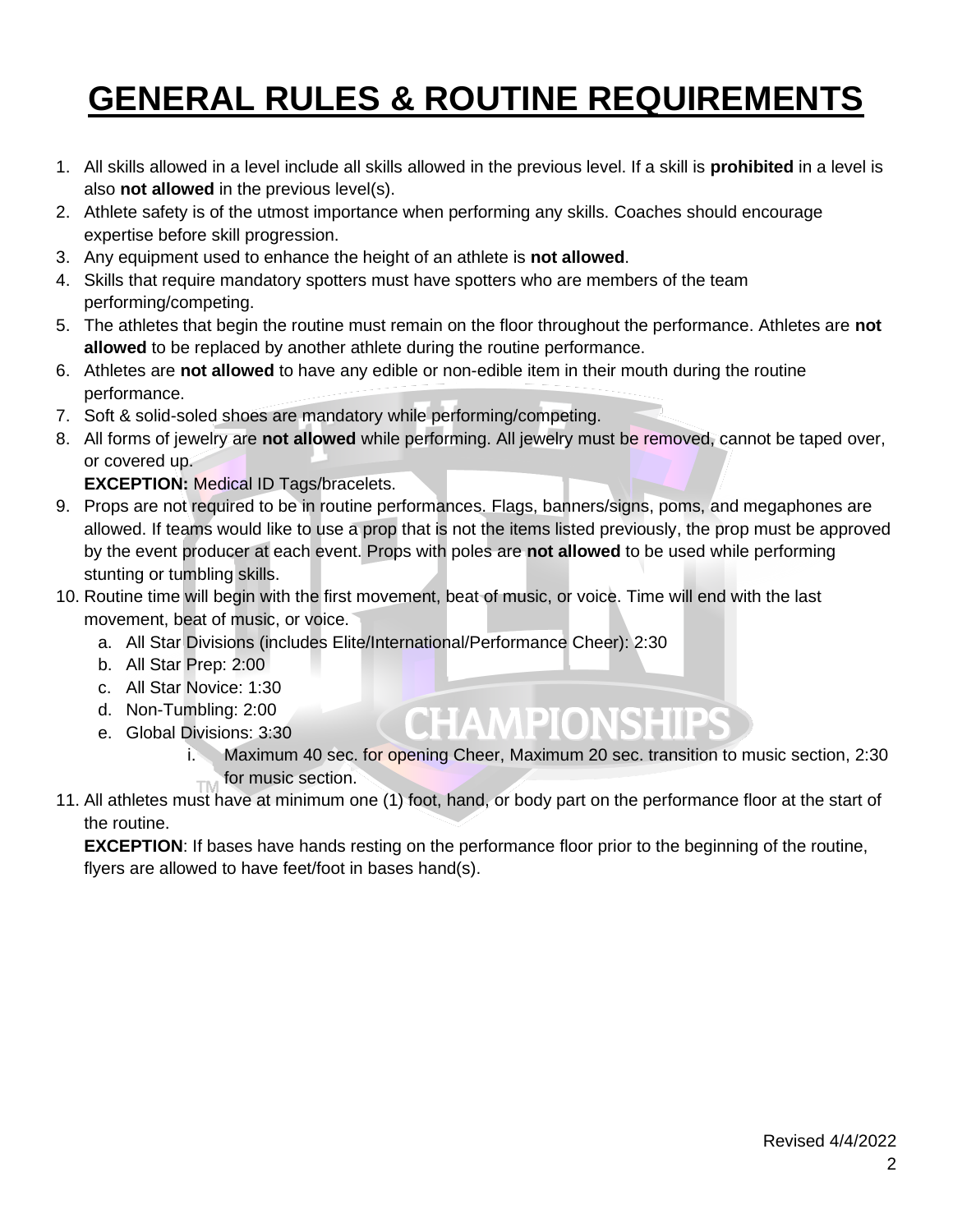# **GENERAL RULES**

All level rules must be used with Level Specific Rules and General Rules. General rules apply to levels 1-6.

### **All Level General Rules**

#### A. All Level General Rules

- 1. Athletes are allowed to jump and/or rebound over another athlete.
- 2. Knee, Seat, Front, Back and Split drops from a skill are **not allowed** unless there is support on the hands or feet. Support on the hands or feet will help break the impact onto the performance floor. See All Level Tumbling Rules #5.

### **All Level Tumbling**

#### A. All Level Tumbling - General Rules

- 1. All tumbling skills must start and end on the performance floor.
- 2. Athlete may rebound from tumbling skill into a stunt transition.
	- a. If athlete rebound includes an over the head rotation, the athlete must be caught in an upright position before continuing the transition or stunt.
- 3. Athletes are **not allowed** to tumble under or over another athlete, prop, or through a stunt.
- 4. Athletes are **not allowed** to hold or contact props while performing a tumbling skill.
- 5. All standing or running tumbling passes may only land on, or rebound off of, hands or feet.

### **All Level Stunts**

- A. All Level Stunts General Rules
	- 1. Extended stunts (single or assisted) are **not allowed** in Tiny, Mini and Youth divisions. Stunts may transition through an extended level without a clear and visible stop and must end at the prep level.
- B. All Level Stunts Release Move Rules
	- 1. Release Skills:
		- a. Athlete must return to the bases that he/she started the stunt skill with.
		- b. Athletes cannot land on the performance floor without assistance from another athlete.
		- c. Athletes cannot intentionally travel while performing a stunt release move.
		- d. Athletes cannot land or end in an inverted position.
		- e. Athletes cannot travel under, over or through other stunts, pyramids, props, or other athletes.
		- f. Releases which result in the athlete in a non-upright position require:
			- i. Multi-based stunt: Three (3) catchers
			- ii. Single-based stunt: Two (2) catchers
		- g. Height of the release parameters:
			- i. Highest point of the release.
			- ii. Distance from the flyer's hips to the main/side base extended arms.
	- 2. Unassisted or free flipping transitions and stunts are **not allowed**. **EXCEPTION**: International Level 6.
	- 3. Single-based split catches are **not allowed.**
- C. All Level Stunt Inversion Rules
	- 1. Athletes that are in an inverted/backbend position on the performance floor cannot contact a flyer.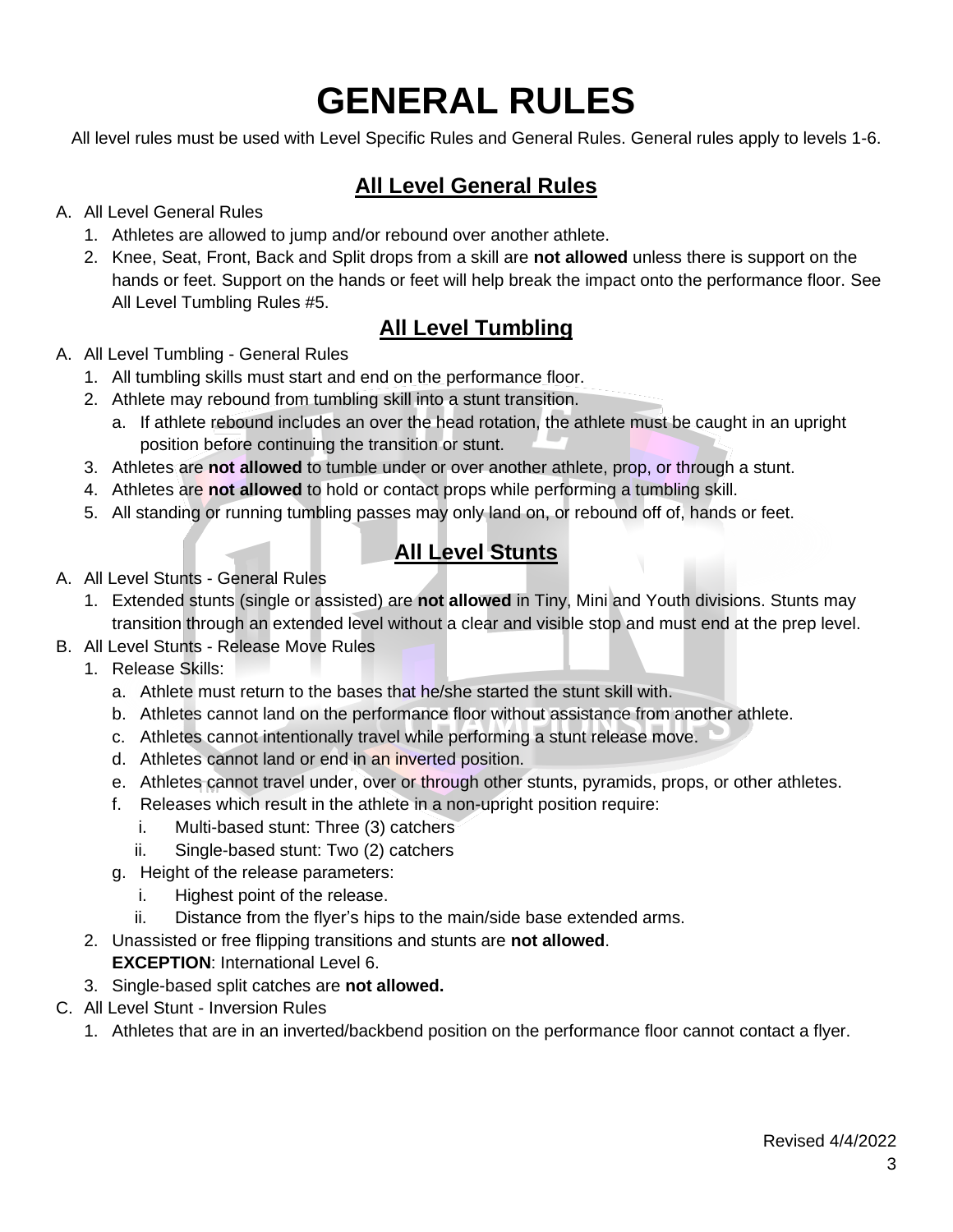# **All Level Pyramid**

- A. All Level Pyramid General Rules
	- 1. Must follow Stunts & Dismount rules.
	- 2. Two (2) high structures are allowed.
	- 3. Flyers must receive main support from a base. **EXCEPTION**: Release Moves.
	- 4. Any pyramid release skill is allowed if it stays connected to a base and required support athlete.
	- 5. Flyer's primary weight cannot be carried solely at second level. Pyramid transitions must be continuous.
	- 6. Support Athlete/Connections are required to make contact prior to the start of the skill.

#### **All Level Dismounts**

- A. Dismounts
	- 1. To be considered a Dismount the skill must end in a cradle position or end on the performance floor via a release with an assisted support athlete.
	- 2. Cradles from single-based stunts must have a spotter with a minimum of one (1) hand/arm supporting the shoulder to waist section of the flyer's body to protect the head and shoulders.
	- 3. Multi-based stunts are required to have two (2) catchers and a spotter (see above duties for spotter).
	- 4. Multi-based stunts in which the bases start under the flyer's feet and cradle at waist level must follow all toss rules.
	- 5. All dismounts must begin and end with the original bases. **EXCEPTION**: Assisted dismounts that end on the performance floor must be performed by the spotter or original base.

**EXCEPTION**: Pop-offs do not require assistance on dismount when below waist level. **EXCEPTION**: Single-based stunts with more than one flyer.

- 6. Stunt, pyramid, athlete, or prop is not allowed to travel under or over a dismount. Dismount is **not allowed** from being thrown over, under or through pyramids, athletes, stunts, or props.
- 7. Intentional traveling on a dismount is **not allowed**.
- 8. Flyers cannot be in contact with another flyer when released for dismount. **EXCEPTION**: Single-based stunts with more than one flyer.
- 9. Tension rolls/drops are **not allowed**.

#### **All Level Tosses**

- A. All Level Tosses (Level 2-6 Youth-Senior)
	- 1. Tosses are required to have:
		- a. Both feet of the flyer must be in/on the hands of bases with the toss begins.
		- b. Only one (1) flyer is allowed per toss group.
		- c. Flyers must be released (not in contact) completely from bases, support athlete(s) and other persons to be considered a toss.
		- d. All toss groups must have a minimum of three (3) bases and no more than four (4) bases.
		- e. All bases must have both feet on the performance floor.
		- f. Spotter/Base must be behind the flyer during the toss and can assist the flyer.
		- g. Spotter must be positioned at the flyers head for the cradle
		- h. Bases/Spotters must remain stationary during toss. Tosses cannot intentionally travel. **EXCEPTION:** Bases may turn 1/4 or 1/2 for level-appropriate twisting skills.
		- i. Tosses may not flip, travel, or invert.
		- j. Other stunts, pyramids, athletes, or props cannot travel under or over a toss, and tosses cannot be thrown over, under or through any other stunts, athletes, pyramids, or props.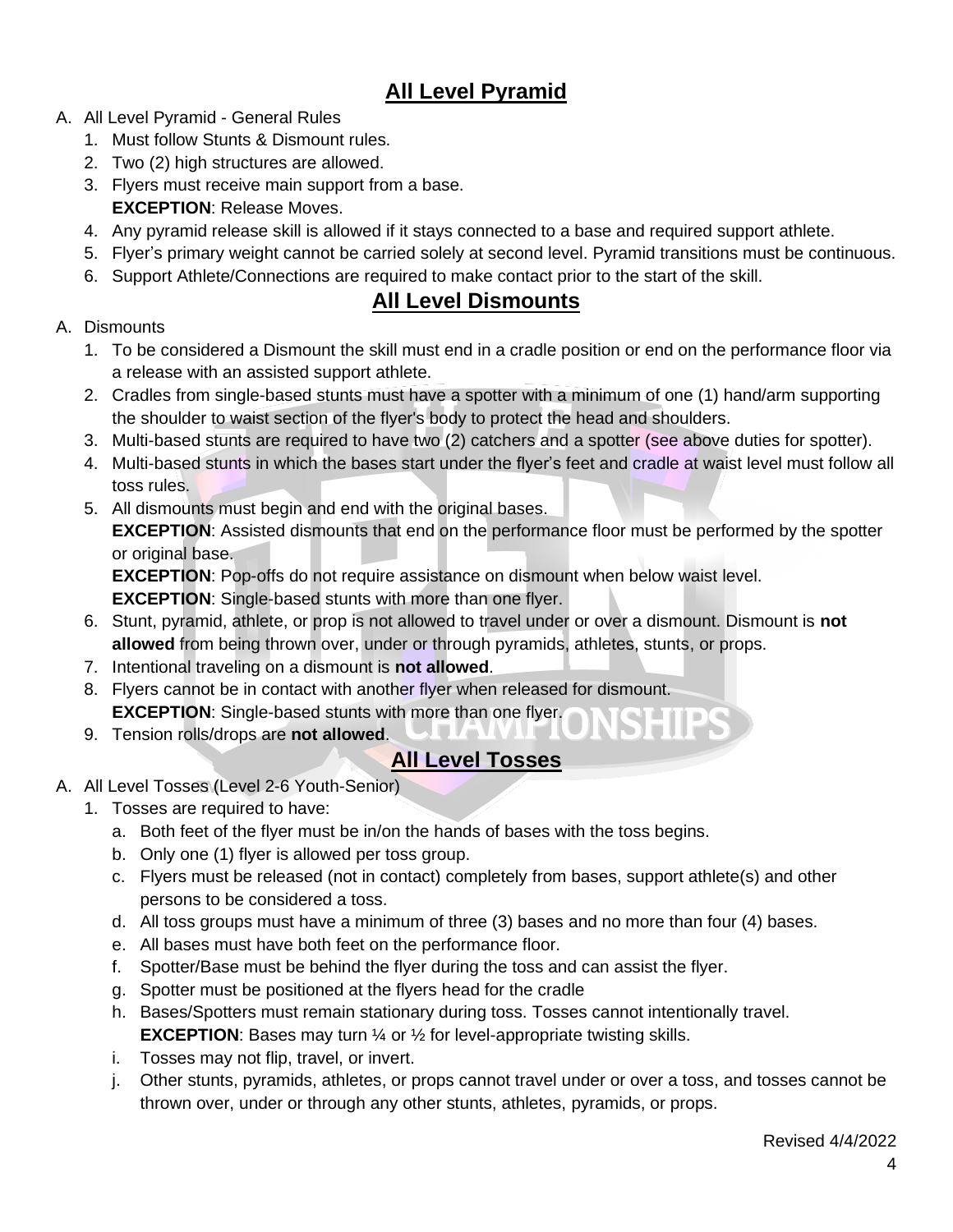# **ATHLETE/PROGRAM APPROPRIATENESS**

Judges reserve the right to assess warnings and/or deductions when a team or program overall presentation or behavior does not meet the standards of "appropriate" as described in this policy.

#### **UNIFORM**

No risqué, sexually provocative or lingerie looking inspired uniform or garments allowed. All uniform pieces should adequately cover an athlete and must be secured to eliminate any possible wardrobe malfunction. Appropriate undergarments must be worn. In addition to the below specific guidelines, coaches must also consider that a combination of uniform pieces may also deem a uniform appropriate or inappropriate. ALL garments must properly cover the athlete and the athlete's undergarments during the routine. When a skirt is worn as part of the uniform, briefs under the skirt are required. The skirt must fully cover the hips. The skirt must completely cover the briefs and must fall at least 1 inch below briefs (regular and boy cut briefs). When shorts are worn as part of the uniform, there must be a minimum of a 2" inseam. Uniform tops may not include an exposed midriff (including crop tops) except when worn by athletes competing in Senior Elite/Open divisions (exposed midriff not allowed in Prep/Novice). Uniform tops must be secured by straps or material over at least one shoulder or around the neck (tube tops are not allowed). Athletes with non-full top uniforms must wear a tshirt or other suitable cover up over their uniforms unless they are in the warm‐up area, traveling as a group directly to or from the warm-up area, or on the performance stage. Please check with the Event Producer directly for further information.

#### **CHOREOGRAPHY & MUSIC**

All facets of a performance/routine, including both choreography and music selection, should be appropriate and suitable for family viewing and listening. Examples of inappropriate choreography may include, but are not limited to, movements such as hip thrusting and inappropriate touching, gestures, hand/arm movements and signals, slapping, positioning of body parts, and positioning to one another. Music or words unsuitable for family listening, which include, but are not limited to swearwords and connotations of any type of sexual act or behavior, drugs, explicit mention of specific parts of the body torso, and/or violent acts or behavior are other examples of inappropriate choreography. Removing improper language or words from a song and replacing with sound effects or other words may still be deemed 'inappropriate.' Music or movement in which the appropriateness is in question or with which uncertainty exists should be assumed by the coach to be inappropriate and removed as to not put the team in at risk for violating the appropriateness policy.

#### **MAKEUP AND HAIR / BOWS**

Makeup should be uniform and appropriate for both the performance and the age of the athletes utilizing neutral colors for eyes and skin. Face/Eyelid Rhinestones are not allowed. False eyelashes are allowed but may not be decorated in rhinestones or additional jewelry. Hair must be secured off of the face with a simple and unexaggerated style that is adaptable to all diversities. Bows should not be excessive in size and shouldn't be a distraction to the performance. Bows should be worn in a manner to minimize risk for the participants, should be adequately secured and should not fall over the forehead into the participants' eyes or block the view of the participant while performing.

#### **PROGRAM APPROPRIATENESS**

Anyone in attendance at an event must follow all event and facility rules, policies, practices, and procedures. Not following the rules or showing unsportsmanlike/inappropriate conduct of any kind will result in removal of the offender(s) from the event and/or warning(s) or deduction(s) for the associated program(s) or team(s).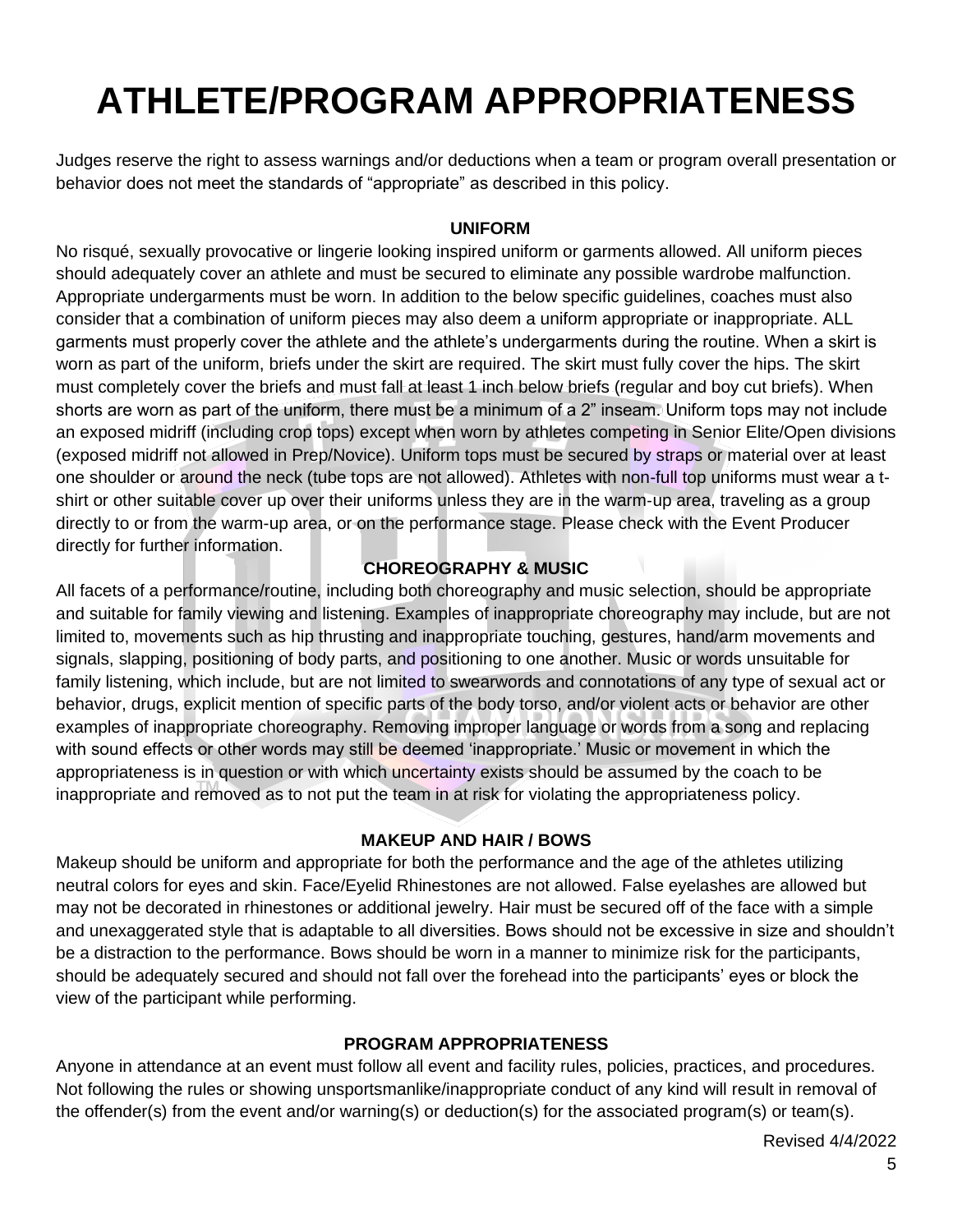These rules are level-specific and in addition to the General Rules.

### **Level 1 Tumbling**

#### A. Standing / Running Tumbling

- 1. All tumbling skills are required to have constant contact with the performance floor
- 2. Skills Allowed: Forward/backward rolls, cartwheels/block cartwheels, round offs, backbends, front/back walkovers, and handstands.
- 3. Front and back handsprings, dive rolls, and skills performed immediately after and connected to a round off are **not allowed**. There must be a clear and visible stop between a round off or round off rebound and the next tumbling skill performed.

#### **Level 1 Stunts**

#### A. Stunts - Spotter

- 1. Spotter is mandatory for each flyer at prep level and above.
- 2. Spotter is mandatory for each flyer in a floor stunt. Spotters are allowed to grab the flyer's waist.
- 3. The center base can be considered a spotter in an extended v-sit if they are positioned to protect the flyers head and shoulders.
- 4. Skills that do not require a spotter: shoulder sits, T-Lifts, or stunts where flyer is only supported at the waist.

#### B. Stunts - General

- 1. One (1) base at minimum must maintain contact with the flyer.
- 2. Leap frogs and variations of this skill are **not allowed.**
- 3. Single-based stunts with more than one flyer are **not allowed.**
- 4. A stunt, pyramid, or athlete cannot travel over or under another stunt, pyramid, athlete, or prop. *This refers to an athlete's torso or head moving over or under the torso or head of another athlete, not their arms or legs.*
- 5. Flyer cannot travel under or over the torso or head of another flyer in any other stunt or pyramid, separate or not.
- C. Stunts Level
	- 1. Waist level single leg stunts
	- 2. Prep level single leg stunts are allowed, but must include:
		- a. Flyer be connected to another athlete standing on the performance floor. This athlete cannot be the base(s) or spotter.
		- b. Connection must be made before the single leg prep stunt is initiated. Connection is hand/arm to hand/arm.
	- 3. Walk up shoulder stands are allowed.
	- 4. All stunts are **not allowed** to exceed prep level. **EXCEPTION:** Two legged stunts may travel through extended level in a continuous transition without a clear and visible stop at the extended level.
- D. Stunts Twisting
	- 1. Maximum to ¼ twist.
	- 2. Rebounding to prone, ½ twist to stomach is allowed.
	- 3. ½ wrap around stunt is allowed.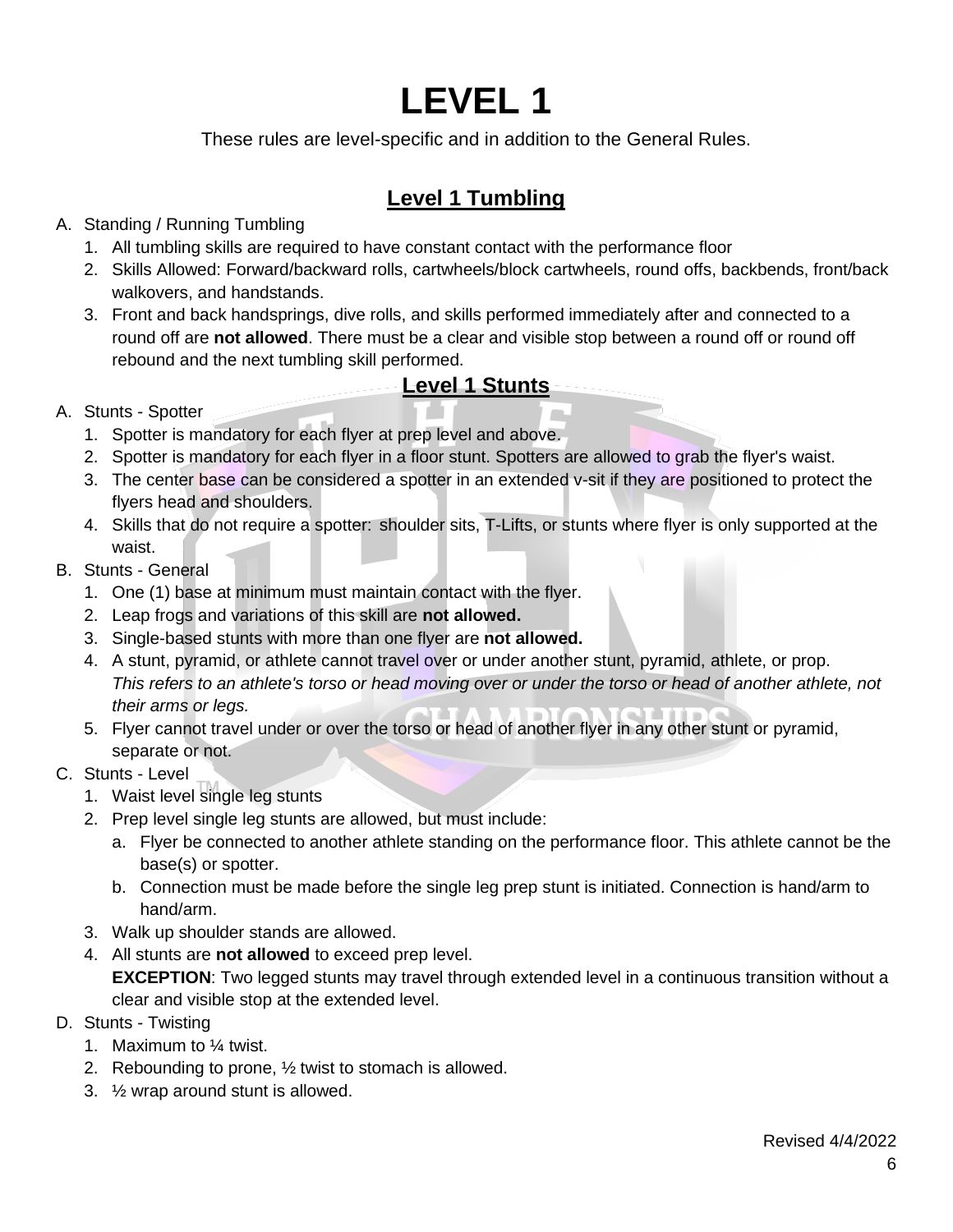- 4. Maximum ½ twist is allowed if the flyer starts and ends on the performance floor and is supported only at the waist.
- E. Stunts Release moves are **not allowed** unless stated in level 1 dismounts.
- F. Stunts Inversions of any kind are **not allowed.**

### **Level 1 Pyramids**

A. Pyramids - General

- 1. Connection/brace is required and must remain connected throughout the transition. The connecting/bracing athlete must also stay the same throughout.
- 2. A stunt, pyramid, or athlete cannot travel over or under another stunt, pyramid, athlete, or prop. *This refers to an athlete's torso or head moving over or under the torso or head of another athlete, not their arms or legs.*
- 3. Flyer cannot travel under or over the torso or head of another flyer in any other stunt or pyramid, separate or not.

#### B. Pyramids - Levels

- 1. Two (2) Leg Extended stunts:
	- a. Support athlete connection is required to be a flyer at prep level or below with arm/hand connection.
	- b. Flyers at prep level (support athletes) are required to be in a shoulder sit, flat back, straddle lift, shoulder stand or have both feet in the bases' hands at prep level.
	- c. Cannot be connected to other extended level stunts.
- 2. Prep level single leg stunts
	- a. Required to be supported by minimum one (1) athlete at prep level or below with hand/arm connection.
	- b. Prep level support athletes are required to be in a shoulder sit, flat back, straddle lift, shoulder stand or have both feet in the bases' hands.
- 3. Extended single leg stunts are **not allowed.**
- C. Pyramids Release Move
	- 1. When a flyer is released by the bases, the flyer must land in a cradle or dismount to the performance **JELIAIN** floor following the dismount rules. JNP) TIJER

### **Level 1 Dismounts**

- A. General
	- 1. Twisting is **not allowed** (including ¼ turns).
	- 2. Dismounts are **not allowed** from any skills above prep level in pyramids.
- B. Dismounts to Cradles
	- 1. Straight cradles only.
	- 2. Sponge, Load In, Squish and waist level cradles are **not allowed**.
- C. Dismounts to Performance Floor

**TM** 

1. Straight pop downs only.

# **Level 1 Tosses**

- A. Toss General
	- 1. All tosses are **not allowed** (includes waist level cradles and sponge tosses).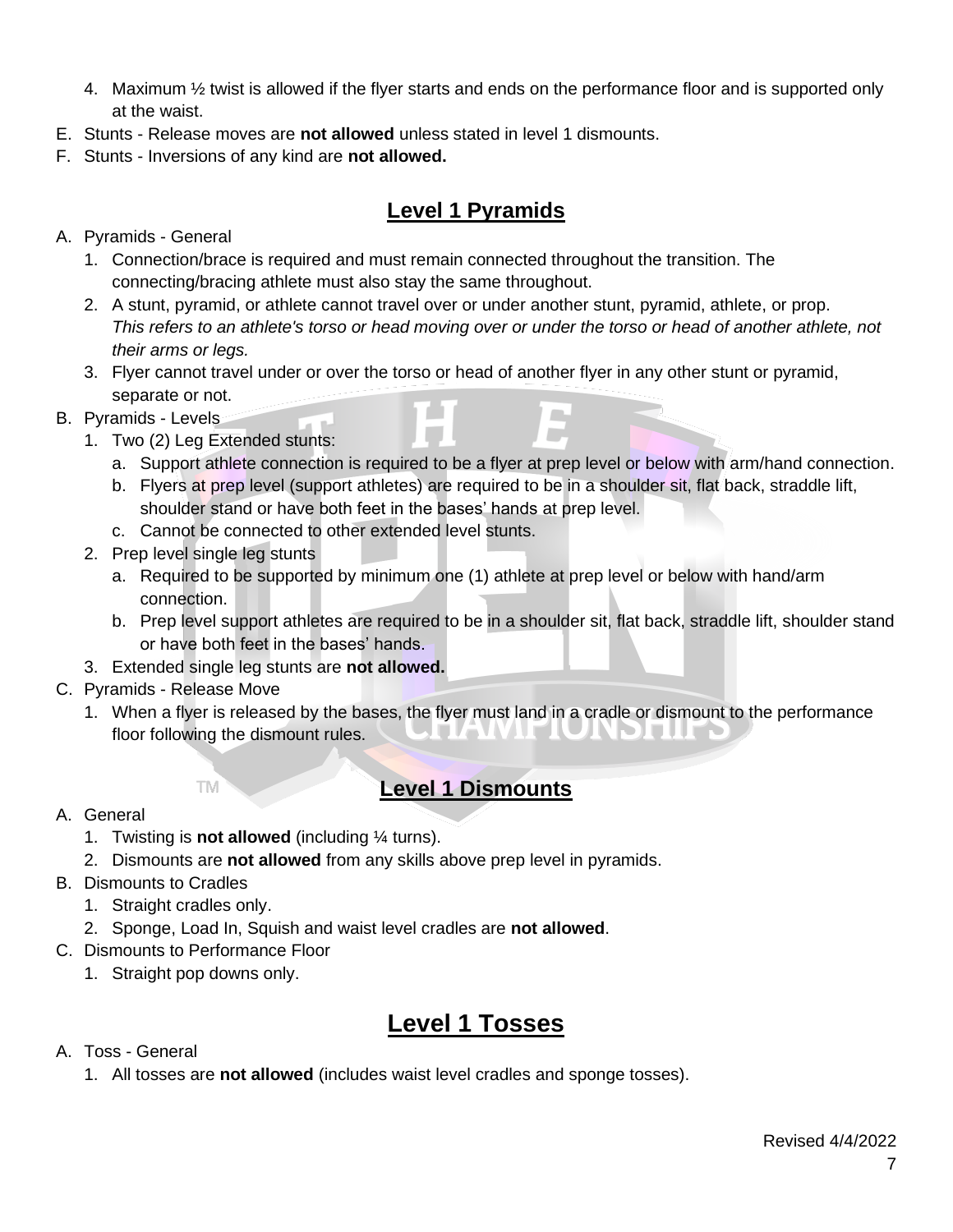These rules are level specific and in addition to the General Rules.

# **Level 2 Tumbling**

#### A. Tumbling - General

- 1. Dive rolls are allowed. Swan/arched position or twisting dive rolls are **not allowed**.
- 2. Twisting or turning after a back handspring step out is **not allowed**. Feet must come together after completion of the skill before twisting or turning. Example: Back handspring step out  $\frac{1}{2}$  turn = Illegal
- 3. Flips and aerials are **not allowed.**
- 4. Twisting while airborne is **not allowed.**
- B. Tumbling Standing Tumbling
	- 1. Front/back single handsprings connected to Level 1 skills are allowed.
	- 2. Front/back handspring series are **not allowed**.
	- 3. Jump skills connected with a handspring are **not allowed**.
- C. Tumbling Running Tumbling
	- 1. Front and Back handspring series are allowed.

# **Level 2 Stunts**

- A. Stunts Spotter
	- 1. Spotters are mandatory for all flyers:
		- a. Above prep level.
		- b. Floor Stunt: The spotter is allowed to hold the flyers waist
- B. Stunts General
	- 1. One (1) base at minimum must remain in contact with the flyer during transitions.
	- 2. More than one (1) flyer on a single-based stunt is **not allowed**.
	- 3. A stunt, pyramid, or athlete cannot travel over or under another stunt, pyramid, athlete, or prop. *This refers to an athlete's torso or head moving over or under the torso or head of another athlete, not their arms or legs.*
	- 4. Flyer cannot travel under or over the torso or head of another flyer in any other stunt or pyramid, separate or not.
- C. Stunts Level
	- 1. Single leg stunts above prep level are **not allowed.**

**EXCEPTION**: Single leg stunts may travel through an extended level in a continuous transition without a clear and visible stop at the extended level.

#### D. Stunts - Twisting

1. Maximum ½ twists are allowed.

**EXCEPTION:** One (1) full twisting log/barrel roll is allowed but must:

- a. Start and end in cradle position.
- b. Be assisted by a base.
- c. Not be assisted by another flyer.
- d. Not be performed in addition to any other skill.
- E. Stunts Release Move
	- 1. Release moves are **not allowed** other than those listed in Level 2 Dismounts and Tosses. **EXCEPTION:** One (1) full twisting log/barrel roll is allowed but must: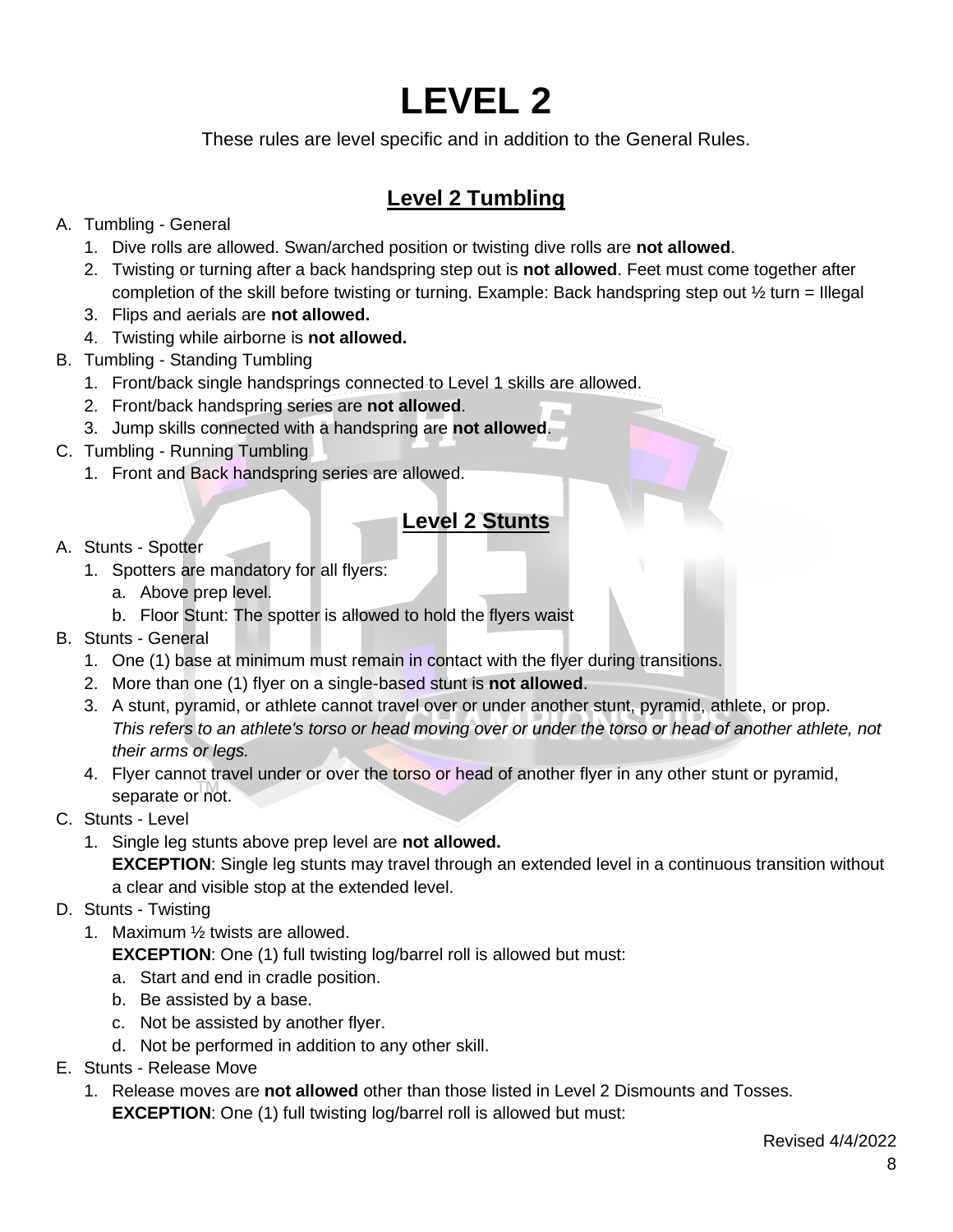- a. Start and end in cradle position.
- b. Two (2) catchers required for single-based log rolls. Three (3) catchers required for multi-based log rolls.
- c. Start and finish with original bases.
- d. Not be assisted by another flyer.
- e. Not be performed in addition to any other skill.
- F. Stunts Inversions
	- 1. Ground level inversion transitions to an upright position are the only inversions allowed.
	- 2. Inverted athletes are required to maintain contact with the performance floor unless the flyer is being lifted into a non-inverted position.

### **Level 2 Pyramids**

#### A. Pyramids - General

- 1. A support athlete/connection(s) is mandatory and must remain the same and stay connected through the entirety of the transition.
- 2. A stunt, pyramid, or athlete cannot travel over or under another stunt, pyramid, athlete, or prop. *This refers to an athlete's torso or head moving over or under the torso or head of another athlete, not their arms or legs.*
- 3. Flyer cannot travel under or over the torso or head of another flyer in any other stunt or pyramid, separate or not.
- 4. Extended level stunts are **not allowed** to connect to other extended level stunts.
- B. Pyramids Level
	- 1. Extended single leg stunts:
		- a. Must be supported by another flyer at the prep level or below with arm/hand connection.
		- b. Support athletes for prep level flyers must be in shoulder sit, flat back, straddle lift, shoulder stand or have both feet in the bases' hands.
- C. Pyramids Release Moves
	- 1. When a flyer is released by the bases, the flyer must land in a cradle or dismount to the performance floor following the level 2 dismount rules.
	- 2. Release moves are **not allowed** to be supported by or connected to a flyer above the prep level.

### **Level 2 Dismounts**

#### A. Dismounts to Cradle

- 1. Straight cradles and ¼ twist cradles are allowed.
- 2. Body positions (Pike, Toe touch, etc.) are **not allowed**.
- 3. Waist level cradles are **not allowed** in Mini Division.
- B. Dismounts to Performance Floor

**TM** 

1. Straight pop downs only.

# **Level 2 Tosses**

- A. Tosses General
	- 1. Straight ride tosses only. Exaggerated arch is **not allowed.**
	- 2. Arm positions such as a wave or a salute are allowed if the flyers body and legs are in the straight ride position.
	- 3. Tosses are **not allowed** in the Mini Division (includes waist level cradles and sponge tosses).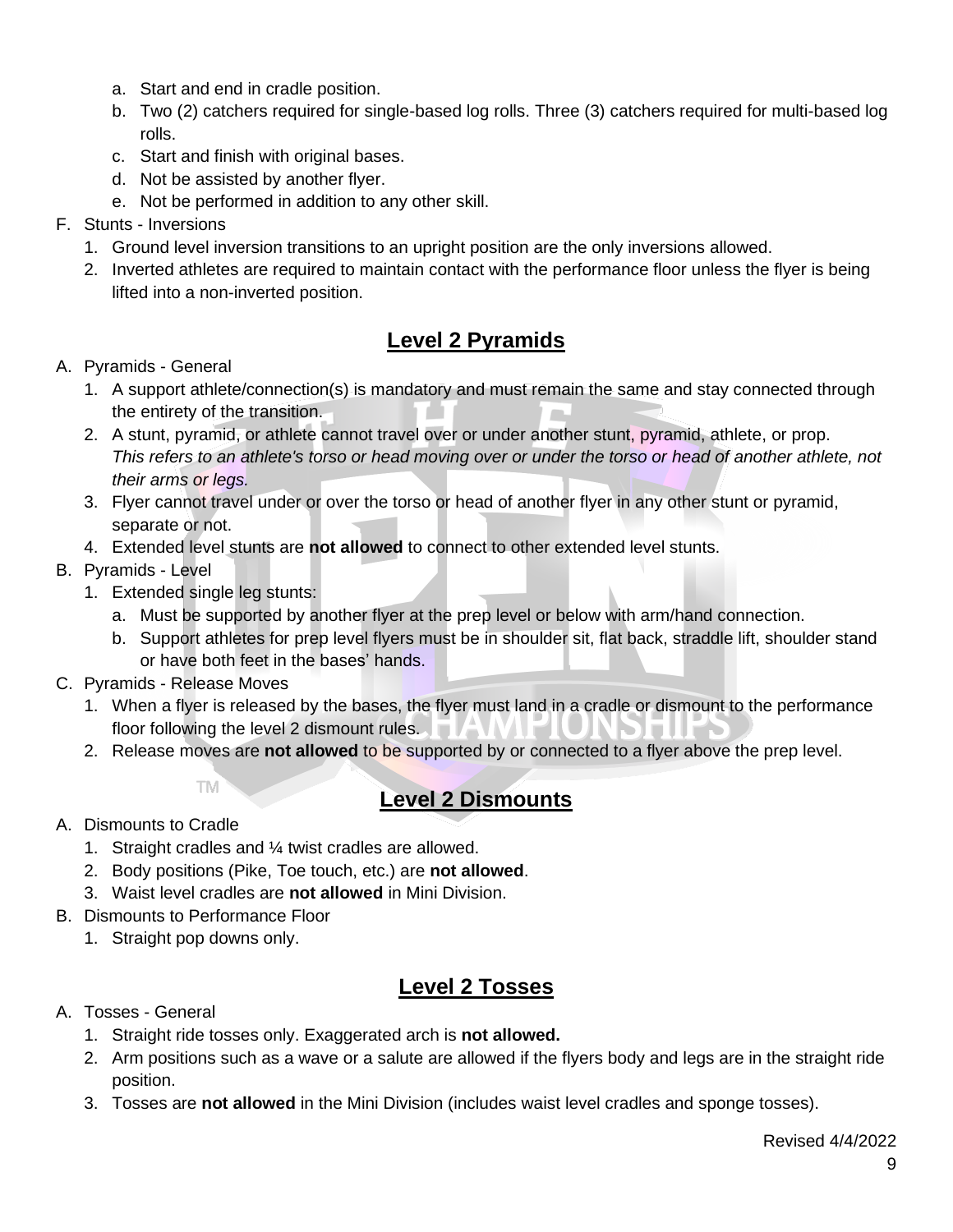These rules are level specific and in addition to the General Rules.

# **Level 3 Tumbling**

#### A. Tumbling - General

- 1. Dive rolls are allowed. Swan/arched position or twisting dive rolls are **not allowed**.
- B. Tumbling Standing Tumbling
	- 1. Front/back handspring series are allowed.
	- 2. Flips and Jump skills connected with a flip are **not allowed.**
	- 3. Twisting while airborne is **not allowed.**
- C. Tumbling Running Tumbling
	- 1. Flips
		- a. Back flips can be performed if:
			- i. Tumbler is in tuck position and no additional skills are performed after the flip.
			- ii. Tumbler connects the back flip from a round off or round off back handspring(s).
	- 2. Aerials, ¾ front flips and running punch fronts/forward tucks (tumbling prior to punch front/forward tuck is **not allowed**) are allowed.
	- 3. Tumbling after a flip or aerial is **not allowed.**
	- 4. Twisting while airborne is **not allowed** with the **EXCEPTION** of an aerial.

# **Level 3 Stunts**

- A. Stunts Spotter
	- 1. A spotter is mandatory for all flyers above prep level.
	- 2. Single-base stunts with more than one (1) flyer require a spotter for each top person (One (1) spotter per one (1) flyer).
- B. Stunts General
	- 1. One (1) base at minimum must remain in contact with the flyer during transitions. **EXCEPTION**: See release moves.
	- 2. A stunt, pyramid, or athlete cannot travel over or under another stunt, pyramid, athlete, or prop. *This refers to an athlete's torso or head moving over or under the torso or head of another athlete, not their arms or legs.*
	- 3. Flyer cannot travel under or over the torso or head of another flyer in any other stunt or pyramid, separate or not.
- C. Stunts Level
	- 1. Single leg extended stunts are allowed.
	- 2. Extended single leg stunts cannot be supported by other extended level stunts.
- D. Stunts Twisting
	- 1. Maximum one (1) twist allowed.
	- 2. One (1) full twist transition must start and end from prep level or below.
	- 3. Exceeding a ½ twist to and from an extended level position is **not allowed.**
- E. Stunts Release Move
	- 1. Release moves are required to:
		- a. Begin at waist level or below.
		- b. End at prep level or below.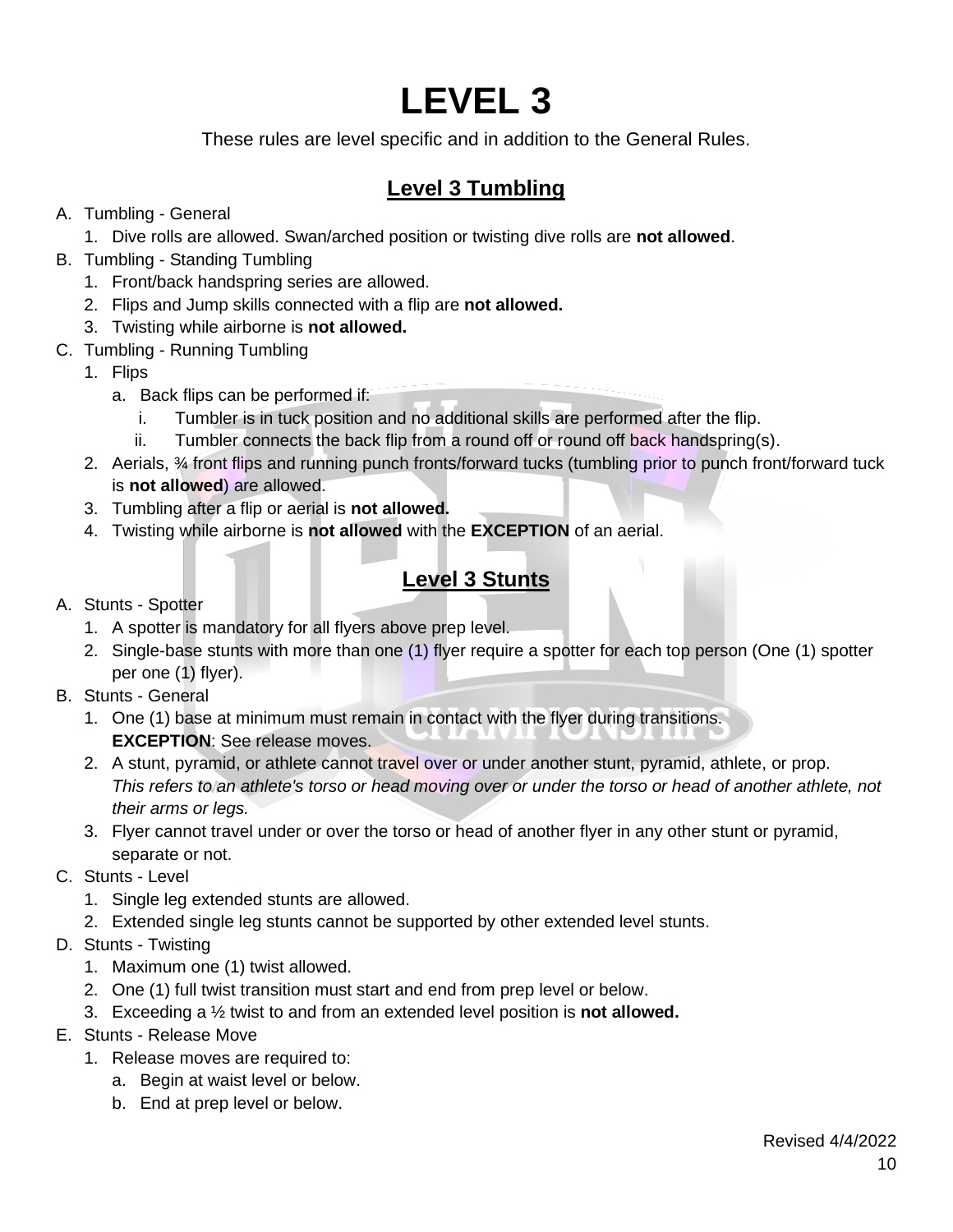- 2. Release Moves are **not allowed** to:
	- a. Pass through or end in an inverted position.
	- b. Release from an inverted position to a non-inverted position.
	- c. Travel above the bases' extended arm levels. *If the distance is more than the length of the flyer's legs, it is required to follow toss or dismount rules.*
	- d. Allow flyers to encounter other flyers in separate release skills/moves.
- 3. Releases ending in a non-upright position are required to:
	- a. Have three (3) catchers for a multi-based stunt.
	- b. Have two (2) catchers for a single-based stunt.
- 4. Skills performed during a release move are limited to:
	- a. One (1) skill / trick.
	- b. 0 Twists.
- 5. Log/Barrel Rolls
	- a. Maximum one (1) twist.
	- b. Required to land in a cradle, or a flat back or prone position.
	- c. Required to have two (2) catchers for a single-based log roll. Multi-based log rolls much have three (3) catchers.

**MPIONSHIPS** 

- 6. Helicopters are **not allowed.**
- F. Stunts Inversion
	- 3. Inversion Levels
		- a. Inverted stunts above shoulder level are **not allowed** except for multi-base suspended rolls.
		- b. Multi-based suspended rolls are required to:
			- i. Roll to cradle, load in position, flat body prep level stunt, or the performance floor.
			- ii. Have both flyers' hands connected to separate hands of the base(s).
	- 4. Twisting inversions
		- a. Maximum one (1) twist to prep level and below.
		- b. Maximum ½ twist to extended level.
		- c. Multi-based forward rolls:
			- i. Maximum one (1) twist is allowed.
			- ii. Forward rolls that exceed  $\frac{1}{2}$  twist are required to land in cradle position.
		- d. Multi-based suspended backward rolls cannot twist.
	- 5. Downward inversions
		- a. Downward inversions are allowed to twist at waist level and are required to:
			- i. Have two (2) catchers in contact with shoulder to waist region of flyer.
			- ii. Remain in contact with the original base.
			- iii. Not travel through prep level and then become inverted below prep level.
		- b. Two leg pancake stunts are **not allowed**.

#### **Level 3 Pyramids**

- A. Pyramids General
	- 1. A stunt, pyramid, or athlete cannot travel over or under another stunt, pyramid, athlete, or prop. *This refers to an athlete's torso or head moving over or under the torso or head of another athlete, not their arms or legs.*
	- 2. Flyer cannot travel under or over the torso or head of another flyer in any other stunt or pyramid, separate or not.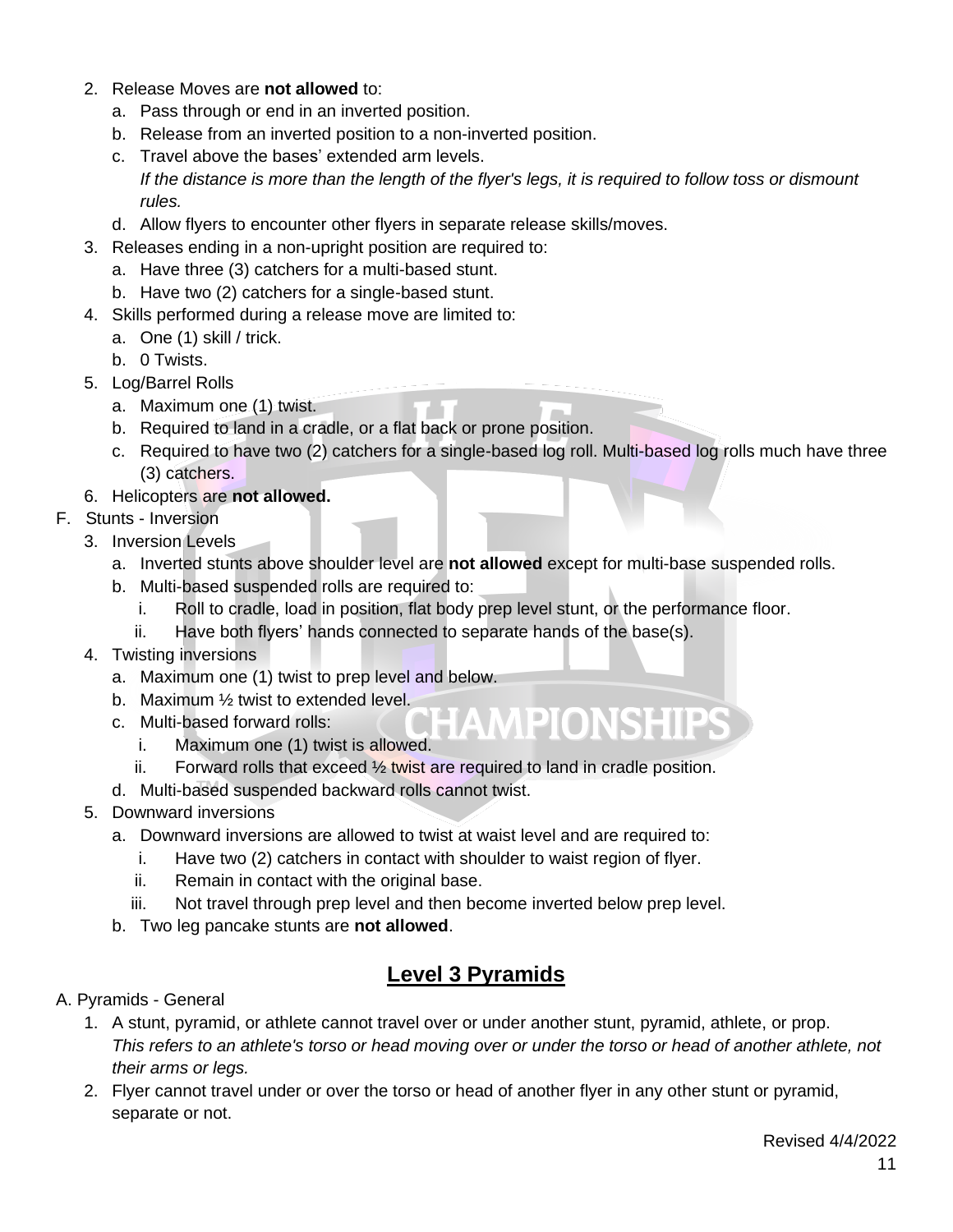- 3. Extended single leg stunts cannot be supported/connected by other extended level stunts.
- B. Pyramids Twisting
	- 1. One (1) twist is allowed up to extended level and is required to:
		- a. Be connected to a support athlete at prep level or below and a base.
		- b. Have arm/hand connection to the same support athlete throughout the twist and must remain connected throughout the transition.

#### C. Pyramids - Inversions

- 1. Must follow Stunt Inversion Rules.
- 2. Flyer is allowed to travel through an inverted position if:
	- a. Flyer maintains contact with a base that is stationary on the performance floor and a support athlete in prep level throughout the transition.
	- b. If the skill starts and ends at prep level or below, the base that maintains contact with the flyer is allowed to extend their arms during the transition

#### D. Pyramids - Release Moves

When a flyer is released by the bases during a transition (pyramid section) and does not follow the rules stated below, the flyer is required to land in a cradle or dismount to the performance floor and follow the dismount rules.

- 1. During transition (pyramid section), the flyer is allowed to pass above two (2) high and perform:
	- a. Level 3 Stunt release skills or dismounts if:
		- i. Connected to one (1) support athlete at prep level or below.
	- b. Maximum one (1) twist if:
		- i. Connected to two (2) support athletes at prep level or below with arm/arm connection.
	- c. Non-Twisting/Non-Inverted Release moves if:
		- i. Connected to two (2) different support athletes at prep level or below.
		- ii. Connected to one (1) support athlete by arm/hand to arm/hand.
		- iii. Connected to a second support athlete by arm/hand to arm/hand or arm/hand to foot/below the knee.
		- iv. Supported on two (2) separate sides by two (2) different support athletes.
		- v. Supported on two (2) of the four (4) sides of flyer (front, back, right, left).
- 2. Contact must remain with the same support athlete(s) until contact is made with base(s) on the performance floor.
- 3. Release transitions are **not allowed** to change bases.
- 4. Release transitions are required to be caught by two (2) catchers:
	- a. Must be stationary.
	- b. Requires constant visual contact with flyer throughout the entire transition.
- 5. Release moves are **not allowed** to be supported/connected to flyer above prep level.
- 6. Pyramid transitions that include inversions when released from bases are **not allowed**.

# **Level 3 Dismounts**

#### A. Dismounts - General

- 1. Maximum one (1) skill is allowed from any two leg stunt dismount.
- 2. Maximum 1-¼ twist is allowed from any two leg stunt dismount.
- 3. Prep level and above dismounts that contain a skill (twist/toe touch) must be caught in a cradle.
- 4. Inverted position dismounts are **not allowed.**
- B. Dismounts to Cradle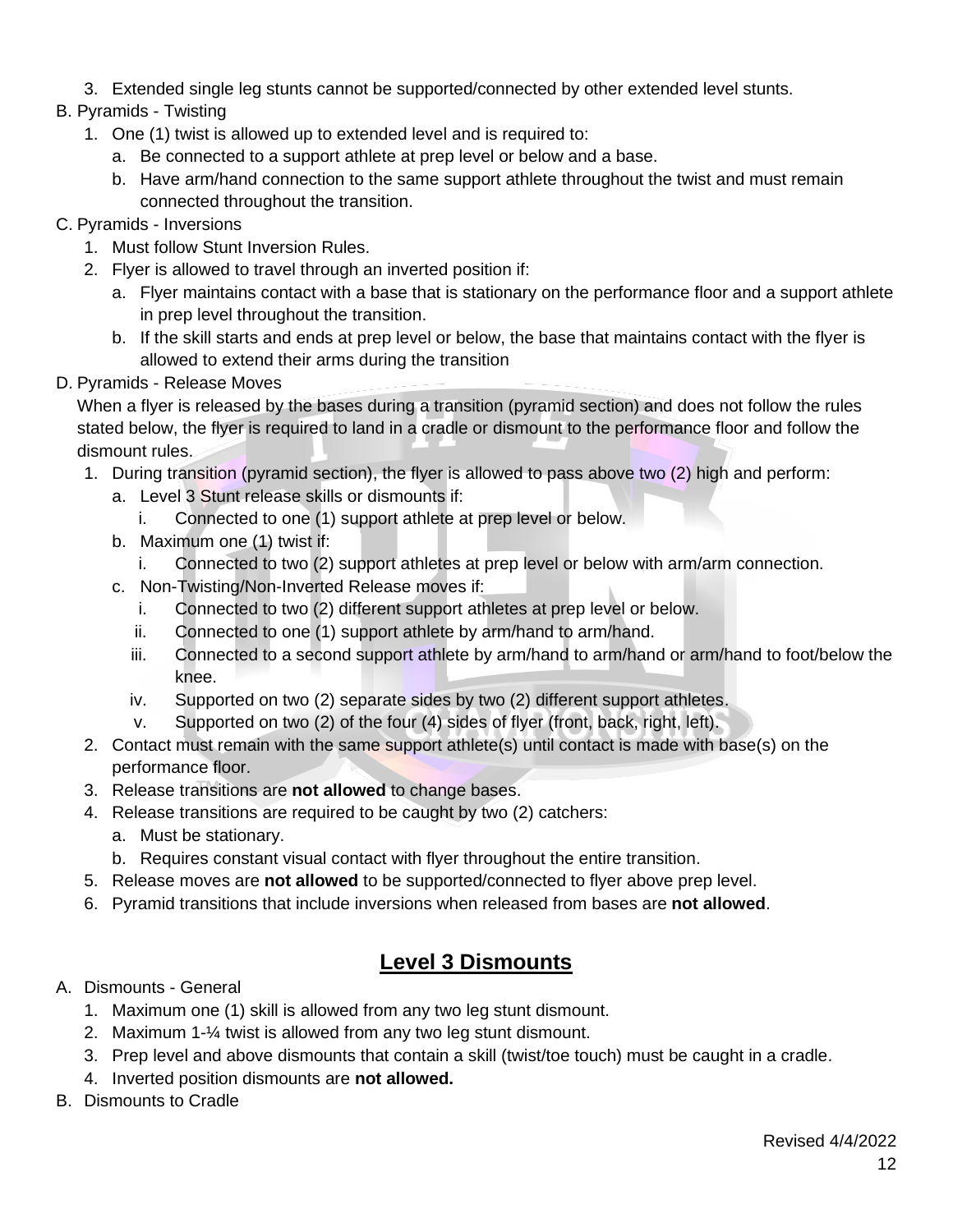- 1. Maximum 1¼ twists are allowed from all two leg stunts (does not include platform position).
- 2. Straight and ¼ twist cradles are allowed from single leg stunts.
- 3. When performing a cradle from a single based stunt with more than one (1) flyer:
	- a. Two (2) catchers must catch each flyer.
	- b. Catchers and bases must be stationary prior to the start of the dismount.
- C. Dismounts to Performance Floor
	- 1. Straight pop downs from any single leg stunts are allowed.
	- 2. Straight pop downs from any prep level or higher two leg stunts are allowed.
	- 3. Maximum one (1) skill is allowed in a dismount from waist level two leg stunts.

### **Level 3 Tosses**

#### D. Tosses

- 1. Maximum one (1) skill is allowed and cannot exceed 1 ¼ twist. **EXCEPTION**: Ball-X toss is allowed.
- 2. If toss contains a twist, no other skills may be performed with the twist.

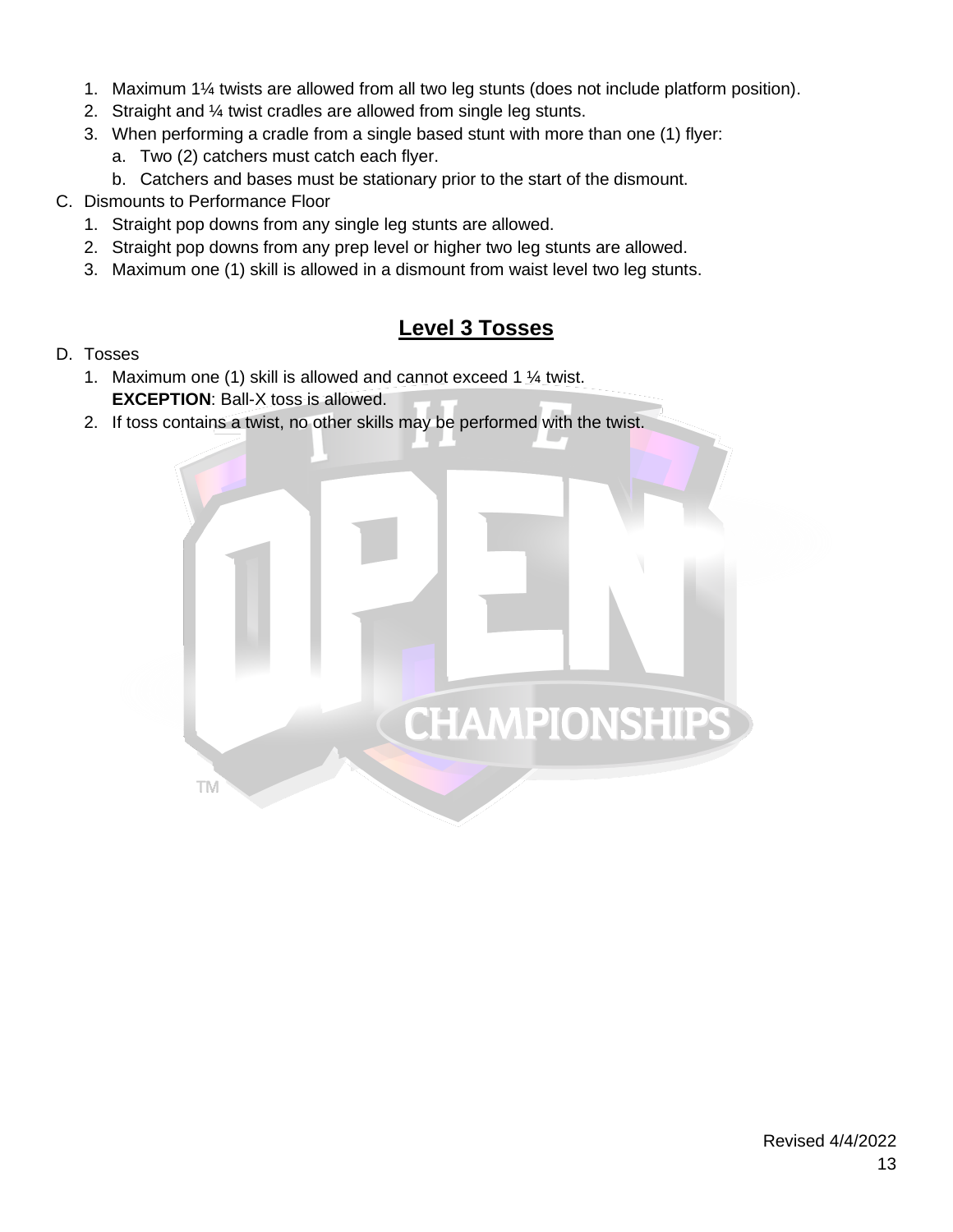These rules are level specific and in addition to the General Rules.

# **Level 4 Tumbling**

#### A. Tumbling - General

- 1. Dive rolls are allowed. Swam/arched or twisting dive rolls are **not allowed**.
- B. Tumbling Standing
	- 1. Maximum one (1) flip is allowed and is required to:
		- a. Have zero (0) twists.
		- b. Be executed in a tuck position. **EXCEPTION**: Aerial cartwheels and onodis are allowed.
		- c. Standing flips and back handspring flips are allowed.
		- d. Flips connected to a jump are **not allowed**.
	- 2. Tumbling after flipping, aerial cartwheels or onodis is **not allowed**.
- C. Tumbling Running
	- 1. Maximum one (1) flip and zero (0) twists allowed. **EXCEPTION**: Aerial cartwheels and onodis are allowed.

# **Level 4 Stunts**

- A. Stunts Spotters
	- 1. Spotter is mandatory for each flyer above prep level.
	- 2. Single-based stunts with more than one flyer require a spotter for each flyer (one (1) spotter per one (1) flyer).
- B. Stunts General
	- 1. Minimum one (1) base must remain in contact with the flyer during transitions. **EXCEPTION**: See release moves.
	- 2. A stunt or pyramid cannot travel over or under another stunt, pyramid, or prop.
	- 3. An athlete is allowed to move under a stunt, and a stunt is allowed to move over an athlete.
- C. Stunts Level
	- 1. Single leg extended stunts are allowed.
	- 2. Extended single leg flyers are **not allowed** to connect to any other extended single leg flyers.
- D. Stunts Twisting
	- 1. Maximum 1 ½ twists allowed.
	- 2. Twisting into an extended position is allowed but:
		- a. Maximum ½ twist is allowed
		- b. If the twist is more than  $\frac{1}{2}$  and up to one (1) twist, the flyer must land in a two leg stunt, platform position or liberty. No body positions can be hit directly after the twist. A clear and visible stop is required at extended platform position or liberty before performing a body position.
- E. Stunts Release Moves
	- 1. Release moves are **not allowed** to:
		- a. Traveling through or ending in an inverted position.
		- b. Traveling above the extended arm level of the bases. *If the distance is more than the length of the flyer's legs, it is required to follow toss or dismount rules.*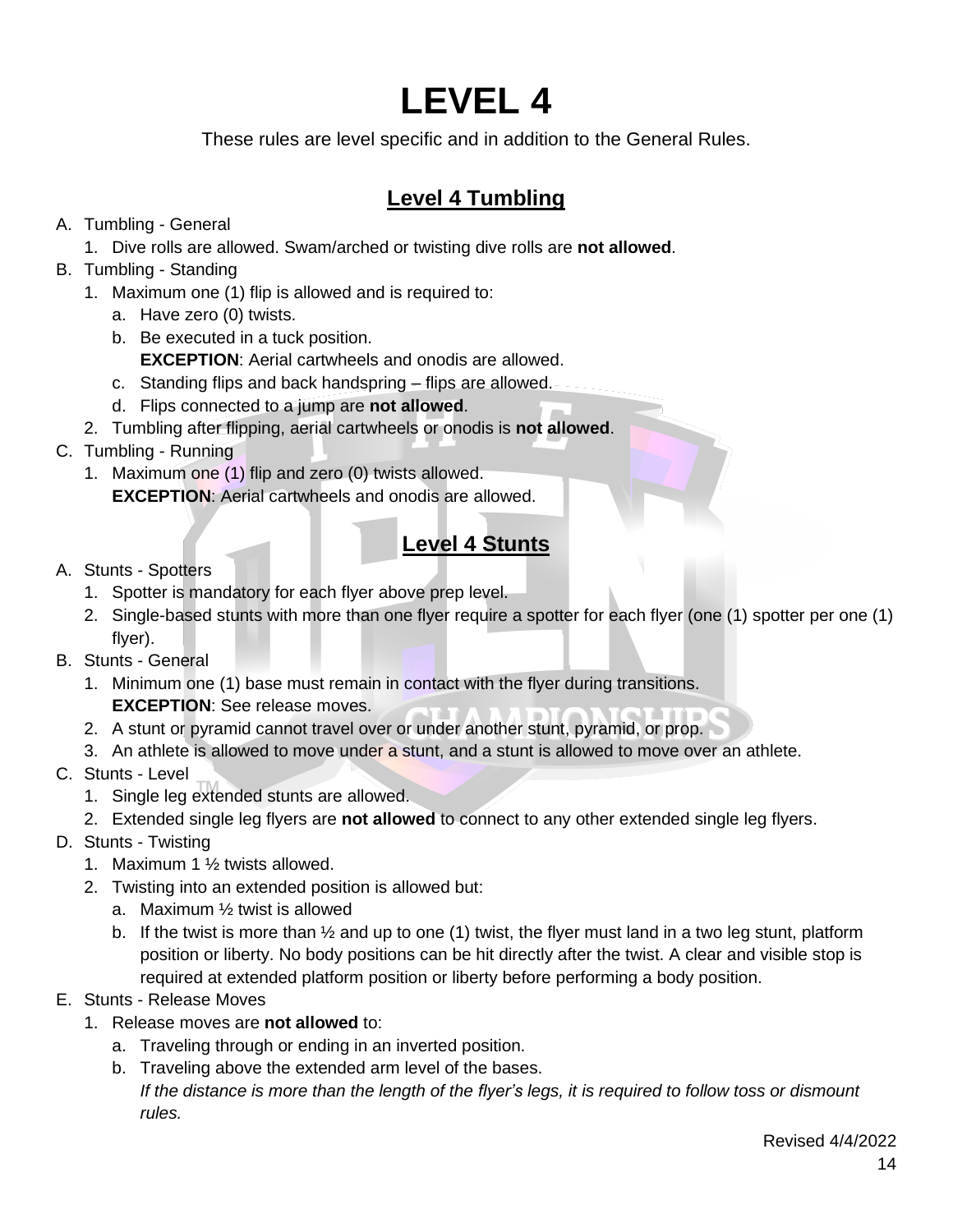- c. Allowing flyers to encounter other flyers in separate release skills/moves.
- 2. Release moves that end in the extended position are required to:
	- a. Start at waist level or below.
	- b. Have zero (0) twists and zero (0) flips.
- 3. Release moves from an extended position are not allowed to twist.
- 4. Release moves that end in non-upright positions require:
	- a. Three (3) catchers for a multi-based stunt.
	- b. Two (2) catchers for a single-based stunt.
- 5. Release moves from inverted to non-inverted positions require:
	- a. The inversion to be at the bottom of the dip.
	- b. No twisting. Twisting is **not allowed**.
	- c. A flyer landing at prep level or higher to have a spotter.
- 6. Helicopters are allowed with:
	- a. Maximum 180 degree rotation.
	- b. Zero (0) Twists.
	- c. Caught by three (3) catchers, with one of the catchers positioned at the flyer's head and shoulder area.
- F. Stunts Inversions
	- 1. Levels
		- a. Extended inverted stunts are allowed.
	- 2. Downward inversions
		- a. Three (3) catchers are required. **EXCEPTION:** Downward inversions that do not travel above waist level do not require three (3) catchers.
		- b. Two (2) of the catchers are required to be in contact with the waist to shoulder region of the flyer.
		- c. Flyers must maintain contact with an original base. **EXCEPTION**: Downward inversions that rotate to the side are allowed to lose contact with the flyer when it becomes necessary.
		- d. **Not allowed** to encounter other downward inversions.
		- e. Downward inversions from prep level and below are allowed but:
			- i. Cannot travel above prep level and then invert below prep level.
		- f. Two leg pancake stunts:
			- i. Required to start at shoulder level or below.
			- ii. Allowed to immediately travel through extended level position.
			- iii. **Not allowed** to stop or end in an inverted position.
		- g. Extended inverted stunts (ex: handstand) can be lowered to shoulder level and must begin from an extended inverted stunt (does not include traveling through extended level). Lowering from the extended inverted position must be controlled.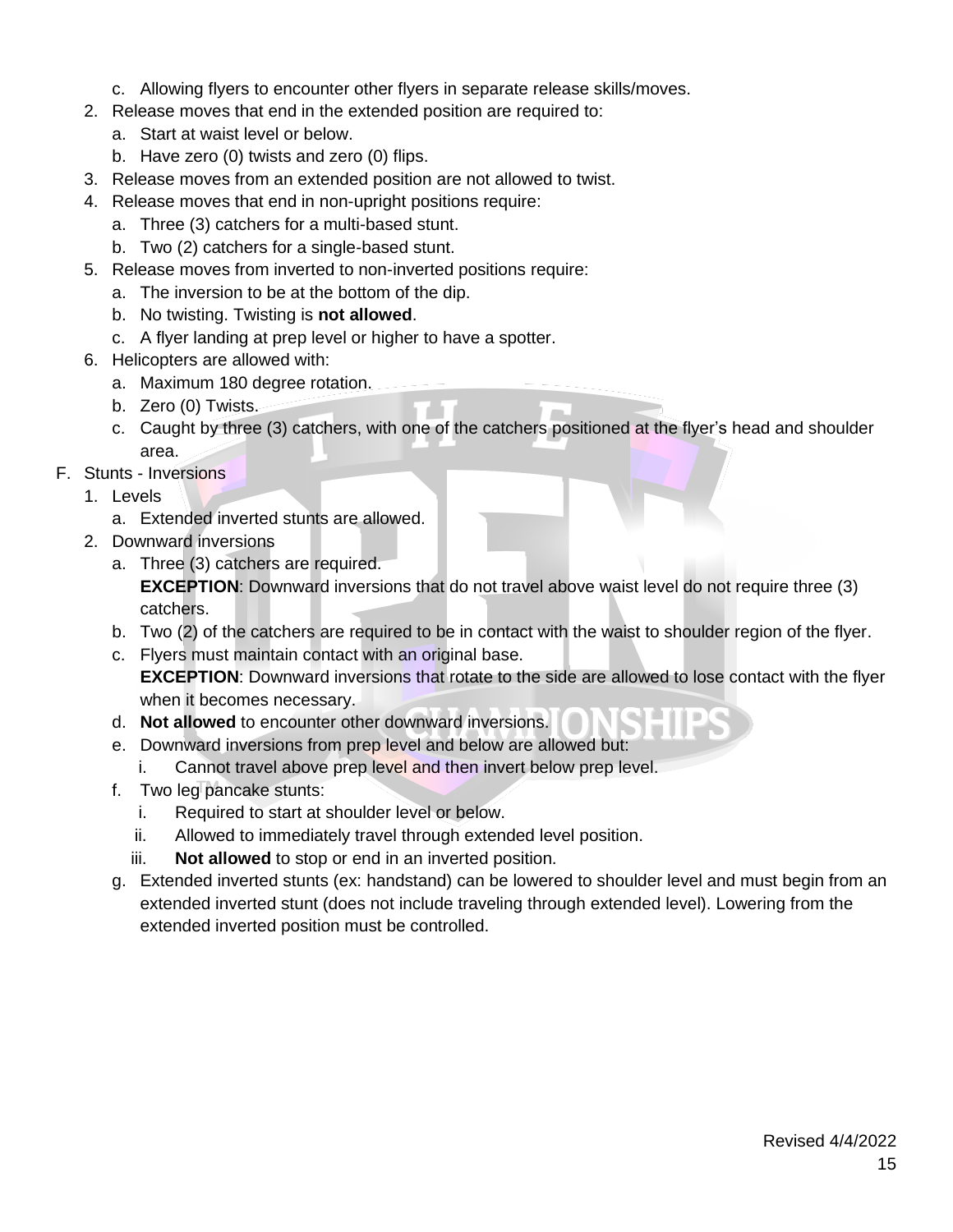### **Level 4 Pyramids**

- A. Pyramids General
	- 1. A stunt or pyramid cannot travel over or under another stunt, pyramid, or prop.
	- 2. Flyers are **not allowed** to be inverted over or under the head/torso of another flyer in any situation.
	- 3. An athlete is allowed to move under a stunt and a stunt is allowed to move over an athlete.
	- 4. Extended level single leg stunts are **not allowed** to be supported by any other extended level single leg stunts.
- B. Pyramids Twisting
	- 1. Twisting into and out of an extended level is allowed up to 1 ½ twists.
		- a. Athlete support connection required for prep level or below
		- b. Athlete support connection must stay in contact throughout the entire transition
- C. Pyramids Inversions
	- 1. Must follow Level 4 Stunt Inversion rules.
- D. Pyramids Release moves
	- 1. During transition (pyramid section), the flyer is allowed to travel above two (2) high and perform:
		- a. Maximum 1 ½ twists.
		- b. Non-Inverted release skills.
		- c. Non-inverted release skills are allowed to change bases if:
			- i. Catchers cannot be not involved in any other skill, stunt, choreography at the start of the transition.
	- 2. Connection to one (1) athlete support is required at prep level or below.
	- 3. Connection must remain with the same athlete support until the flyer is in contact with a base on the performance floor.
	- 4. Flyer is allowed to travel over another flyer while connected to that flyer at prep level or below.
	- 5. Minimum of two (2) catchers are required (one (1) spotter, one (1) catcher minimum).
		- a. Catchers must be stationary.
		- b. Catchers must remain in visual contact with the flyer throughout the entire transition.
	- 6. Release moves cannot be connected/supported to flyers above prep level.
- E. Pyramids Release Moves with Athlete Supported Inversions (included supported flips):
	- 1. The flyer must have constant contact with two (2) athlete supports at prep level or below.
	- 2. The flyer must have constant contact with the same athlete supports until contact is made with a base on the performance floor.
	- 3. The flyer must be supported on two (2) separate sides (right side-left side, left side front side, etc.) by two (2) different athlete supports.
	- 4. The flyer must be supported on two (2) of the four (4) sides of flyer (front, back, right, left).
	- 5. Maximum 1-¼ flip rotation and zero (0) twists.
	- 6. The flyer may not change bases.
	- 7. The release move must be a continuous movement.
	- 8. Three (3) catchers are required.

**EXCEPTION:** Athlete supported flips that land in an upright position at prep level or above must have at minimum one (1) catcher and two (2) spotters.

- a. All catchers/spotters are required to be stationary.
- b. All catchers/spotters are required to be in constant visual contact with flyer throughout the transition.
- c. When the transition begins catchers may not be involved in any other skill, stunt, or choreography.
- 9. The flyer may not travel downward while inverted.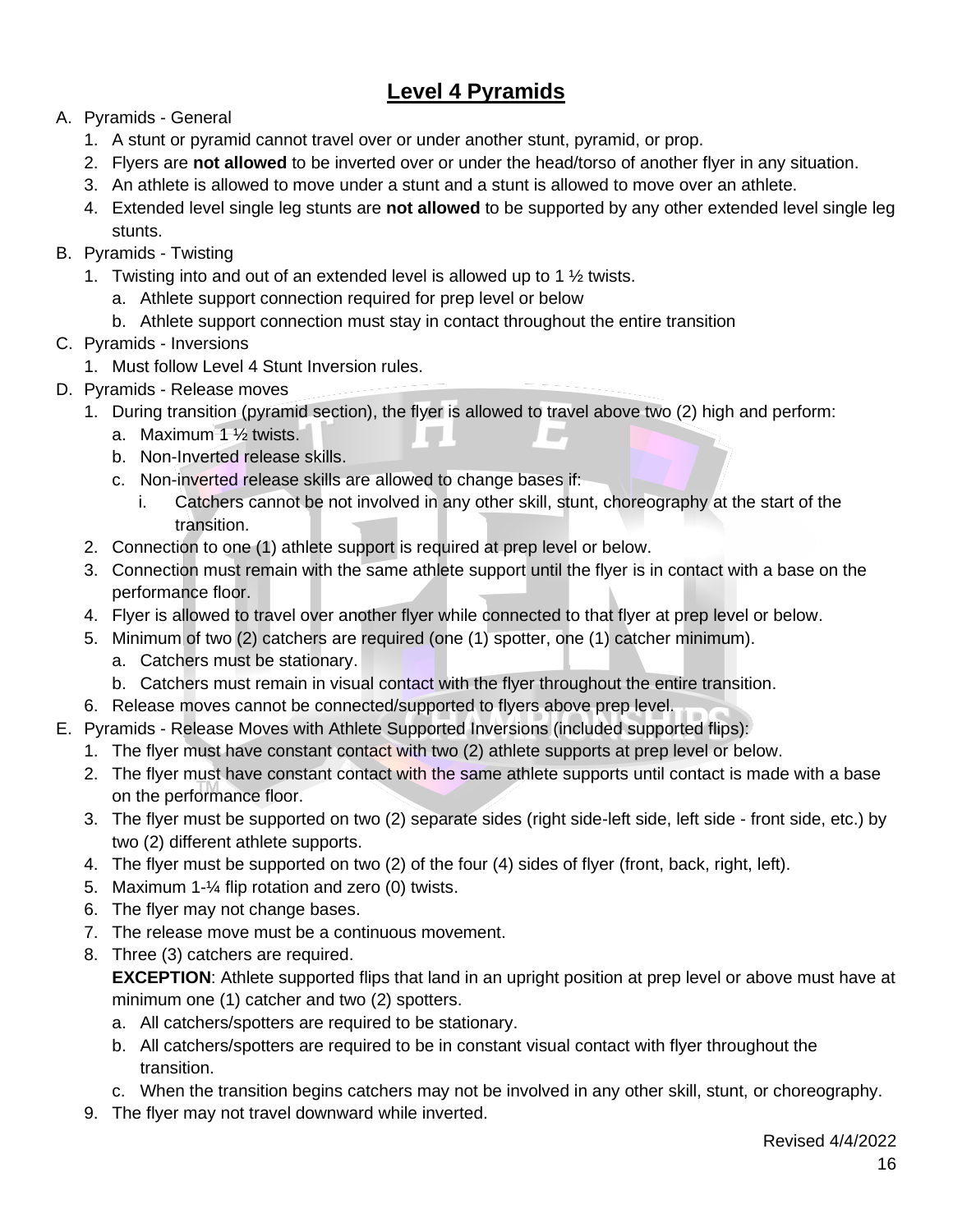- 10. Release moves may not come in contact with other release moves.
- 11. Flyers performing release moves may not be supported/connected to flyers above prep level.

### **Level 4 Dismounts**

- A. Dismounts General
	- 1. Maximum 2 skills/tricks allowed during dismount.
	- 2. Maximum 2¼ twists allowed from any two leg stunt.
	- 3. Maximum 1¼ twists allowed from a platform position.
	- 4. Maximum 1¼ twists allowed from any single leg stunt.
	- 5. Dismounts from inverted positions are **not allowed** to twist.

#### B. Dismounts to Cradles

- 1. A twist is the only skill allowed in the dismount if the twist exceeds 1¼ up to 2¼ twists.
- 2. Cradling single-based stunts with more than one flyer must:
	- a. Have 2 catchers per each flyer
	- b. Before the start of the dismount all catchers and bases must be stationary.

### **Level 4 Tosses**

**CHAMPIONSHIPS** 

#### A. Tosses - General

- 1. Maximum two (2) skills allowed.
- 2. Maximum 2¼ twists allowed.

**TM**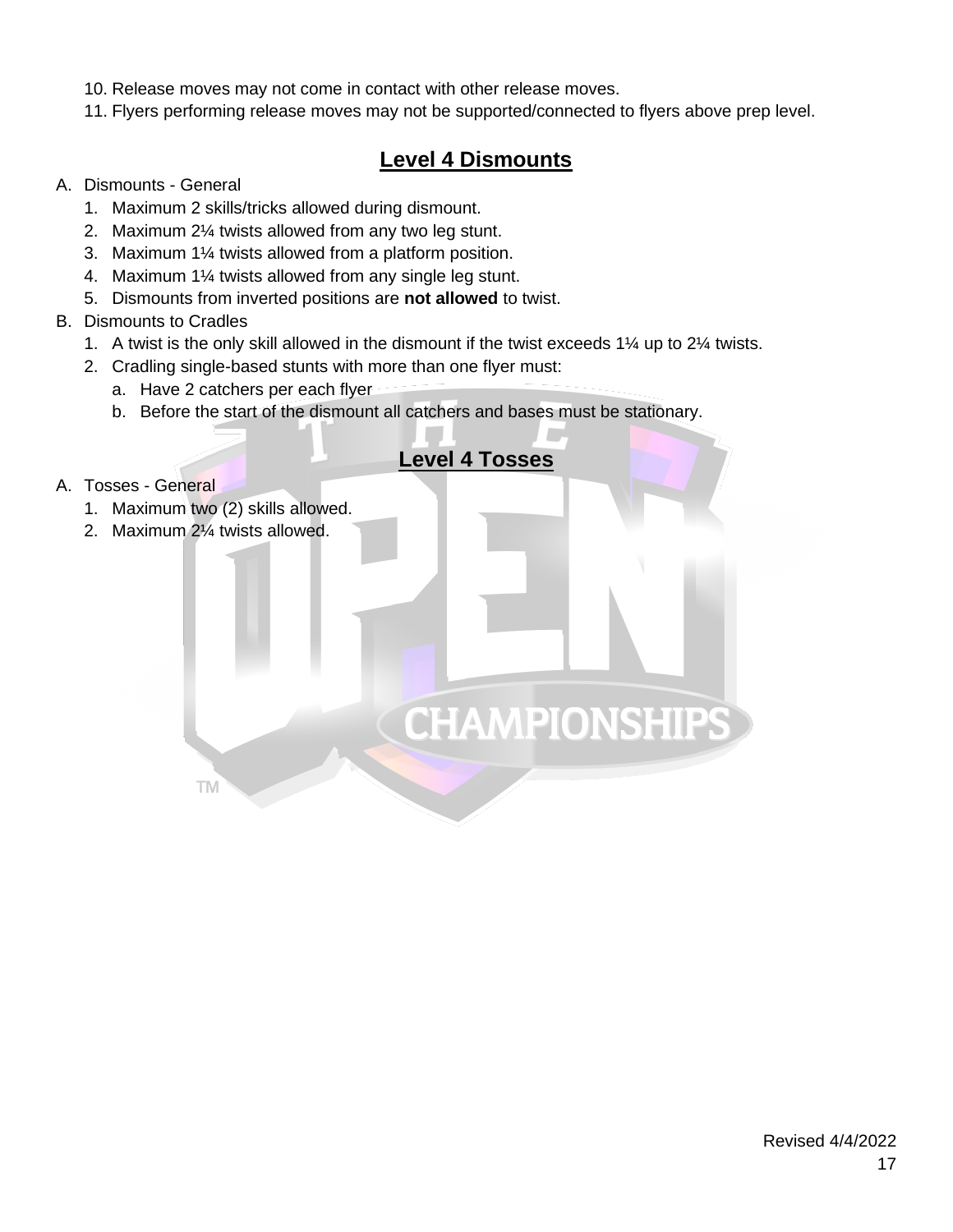These rules are level specific and in addition to the General Rules.

# **Level 5 Tumbling**

- A. Tumbling General
	- 1. Dive rolls are allowed. Swam/arched or twisting dive rolls are **not allowed.**
- B. Tumbling Standing Tumbling
	- 1. Maximum one (1) flip and zero (0) twists are allowed.
- C. Tumbling Running Tumbling
	- 1. Tumbling skills allowed:
		- a. Maximum one (1) flip and one (1) twist.
		- b. Tumbling after a twisting skill is **not allowed.**
		- c. Twists must be immediately connected to a round off, back handspring(s) or front handspring(s). **EXCEPTION:** Synchronous front-flipping and twisting allowed from a running entry
		- d. Full twisting skills require:
			- i. Both feet must land on the performance floor (no landing in prone, seated, etc.).
			- ii. No other skills to be performed at the same time.

# **Level 5 Stunts**

- A. Stunts Spotters
	- 1. A spotter is mandatory for each flyer above prep level.
	- 2. Single-based stunts with more than one flyer require a spotter for each flyer (one (1) spotter per one (1) flyer).
- B. Stunts Levels
	- 1. Single leg extended level stunts are allowed.
- C. Stunts Twisting
	- 1. Maximum 2¼ twists allowed.
	- 2. Maximum 1½ twists allowed if landing in an extended level two leg stunt.
	- 3. Maximum of 1 twist allowed if landing in an extended single leg stunt.
- D. Stunts Release Moves
	- 1. Release moves are **not allowed** if:
		- a. The flyer travels through or ends in an inverted position.
		- b. Release extends beyond 18 inches above the extended arm level of the bases. *If the distance is more than the length of the flyers legs plus an additional 18 inches, it is required to follow toss or dismount rules.*
		- c. It is in contact with other flyers in separate release skills/moves.
	- 2. Release moves that end in a non-upright position are required to:
		- a. Have three (3) catchers for a multi-based stunt.
		- b. Have two (2) catchers for a single-based stunt.
	- 3. Release moves from inverted to non-inverted positions:
		- a. Flyers are required to be inverted at the bottom of the dip.
		- b. Flyers are **not allowed** to twist.
		- c. If ending at prep level or higher a spotter is required.
	- 4. Helicopters are allowed with: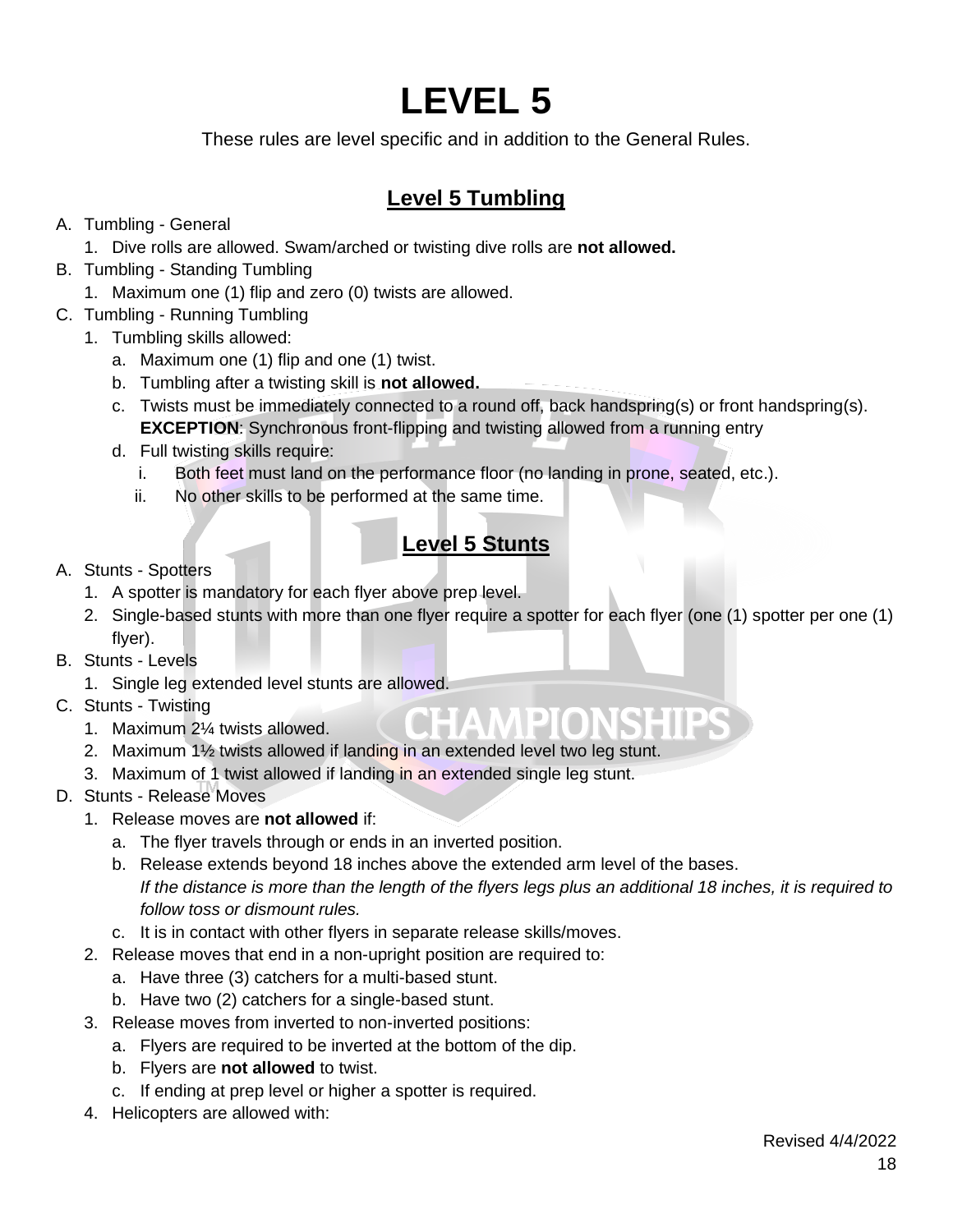- a. Maximum 180 degree rotation.
- b. Three (3) catchers. One of the catchers must be in position at the flyer's head and shoulder area.
- E. Stunts Inversions
	- 1. Levels
		- a. Extended level inverted stunts are allowed.
	- 2. Downward inversions require:
		- a. Three (3) catchers. **EXCEPTION**: Downward inversions that do not start or travel above waist level do not require three (3) catchers.
		- b. Two (2) of the catchers to be in contact with the waist to shoulder region of the flyer.
		- c. The connection to be made at the shoulder level and/or above of the bases.
		- d. The flyer to remain in contact with an original base. **EXCEPTION**: Downward inversions that rotate to the side are allowed to lose contact with the flyer when it becomes necessary.
		- e. Flyers to not be in contact with other downward inversions.
		- f. Downward inversions are allowed from above prep level if:
			- i. They do not stop in an inverted position. **EXCEPTION:** An extended inverted stunt that is lowered controllably to prep level, traveling above prep level or from non-inverted extended to prep level inverted stunt must have at minimum one (1) base and one (1) spotter.
			- ii. They do not end/land on or touch the ground while inverted.

### **Level 5 Pyramids**

- A. Pyramids Twisting
	- 1. Twisting into extended level is allowed up to 2¼ twists.
		- a. Must be connected to support athlete at prep level or below.
		- b. Connection to the support athlete must stay constant throughout the entire transition.
- B. Pyramids Inversions
	- 1. Must follow level 5 stunt inversion rules.
- C. Pyramids Release Moves
	- 1. During transition, the flyer may travel above two (2) high and perform:
		- a. Maximum 2 ¼ twists.
		- b. Non-Inverted release skills.
		- c. Non-inverted release skills allowed to change bases if:
			- i. Catchers are not involved in any other skill, stunt, or choreography when the release begins.

**MPIONSHIPS** 

- 2. Flyers must be connected to one (1) support athlete at prep level or below.
- 3. Flyers must maintain the connection with the same support athlete until contact is made with a base on the performance floor.
- 4. Required to be caught by at least two (2) catchers at minimum (one (1) catcher and one (1) spotter).
	- a. Both catchers must be stationary.
	- b. All required catchers/spotters must be in constant visual contact with flyer throughout the entire transition.
- 5. Release moves are **not allowed** to be connected/supported to the flyer above prep level.
- D. Release Moves with Athlete Supported Inversions (included supported flips) are allowed:
	- 1. The flyer must remain in constant contact with one (1) athlete support at prep level or below.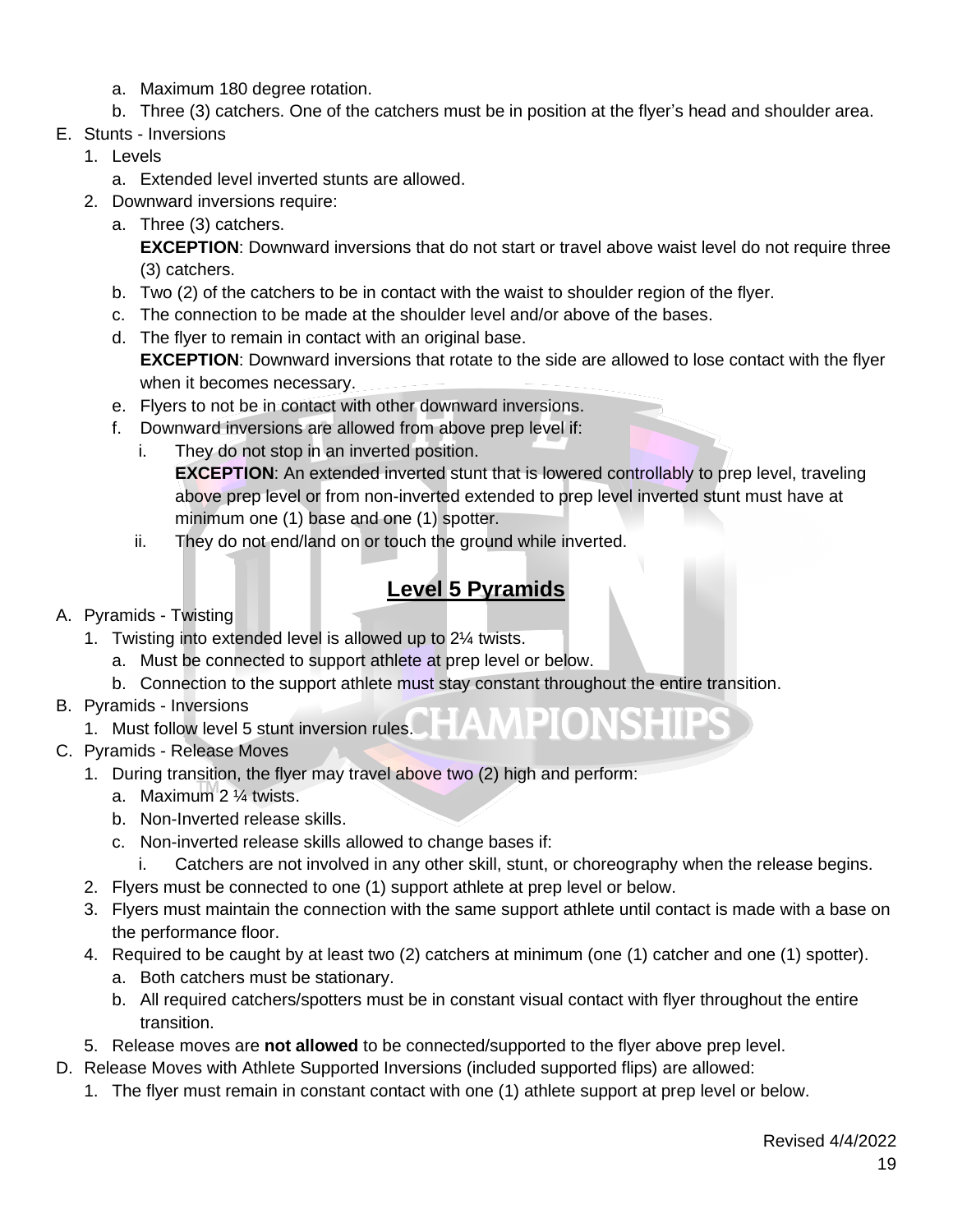- 2. The flyer must remain in constant contact with the same athlete support until contact is made with a base on the performance floor.
- 3. Maximum 1¼ flip and zero (0) twists.
- 4. The flyer is allowed to change bases.
- 5. The flyer must be in continuous movement.
- 6. Three (3) catchers are required.

**EXCEPTION**: Flips that land in an upright position at prep level or above with an athlete support must have one (1) catcher or two (2) spotters at minimum.

- a. All required catchers/spotters must be stationary.
- b. Constant visual contact with the flyer must be maintained by the catchers/spotters throughout the transition.
- c. When the transition begins, catchers cannot be not involved in any other skill, stunt, or choreography.
- 7. The Flyer may not travel downward while inverted.
- 8. The inversion may not come in contact with other stunt/pyramid release moves.
- 9. The inversion may not be supported/connected to flyers above prep level

### **Level 5 Dismounts**

#### A. Dismounts - General

- 1. Maximum 2 ¼ twists allowed.
- 2. Maximum three (3) tricks/skills allowed.
- 3. The twist is the only skill that is allowed if dismount exceeds 1½ twists (Kick doubles are **not allowed**).
- 4. Dismounts from an inverted position are **not allowed** to twist.
- B. Dismounts to Cradles
	- 1. When cradling single-based stunts with more than one flyer:
		- a. Two (2) catchers must catch each flyer.
		- b. Catchers/bases must be stationary prior to the start of the dismount.

# **Level 5 Tosses**

#### A. Tosses - General

- 1. Maximum three (3) tricks/skills allowed.
- 2. Maximum 2½ twists allowed.
- 3. The twist is the only skill allowed if toss exceeds 1½ twists (Kick doubles are **not allowed**).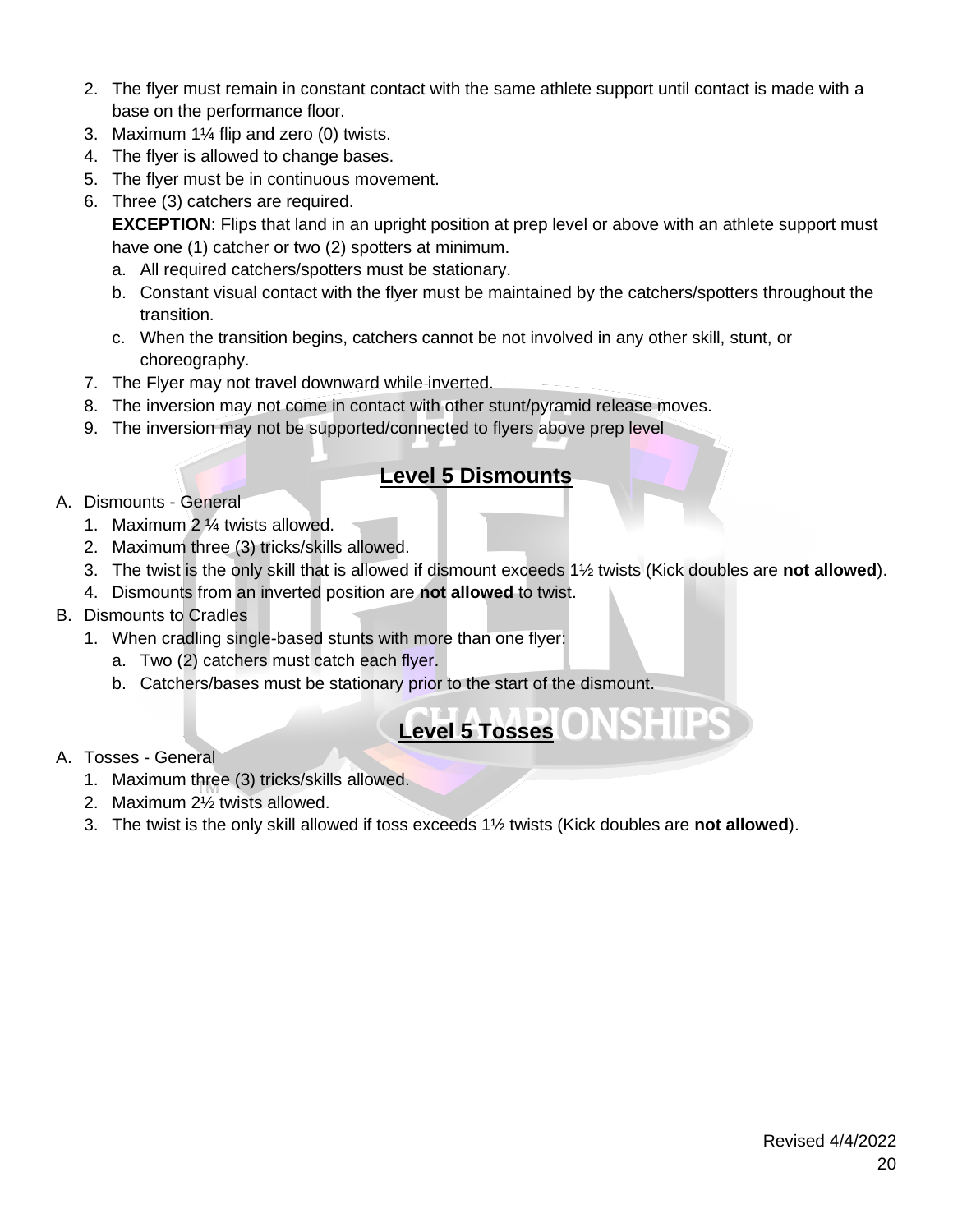These rules are level specific and in addition to the General Rules.

# **Level 6 Tumbling**

#### A. Tumbling - General

- 1. Dive rolls are allowed. Twisting dive rolls are **prohibited.**
- 2. Double twisting skills/tricks are **not allowed** to have:
	- a. Flipping and twisting immediately into the double.
	- b. Twisting out of the double.
- B. Tumbling Standing Tumbling
	- 1. Maximum one (1) flip and two (2) twists allowed.
	- 2. Skills/tricks with more than one (1) twist are required to:
		- a. Must have a minimum of two (2) backward traveling, non-twisting skills prior to the double (excludes back extension rolls, and one skill is required to be a back handspring).

**EXCEPTION**: These requirements are only required once during the tumbling pass. If it is met prior to a single full or additional double, they are not expected to be performed again.

- C. Tumbling Running Tumbling
	- 1. Maximum one (1) flip and two (2) twists allowed.

# **Level 6 Stunts**

- A. Stunts Spotters
	- 1. A spotter is mandatory for each flyer above prep level.
	- 2. Single-based stunts with more than one (1) flyer require a spotter for each flyer (one (1) spotter per one (1) flyer).
- B. Stunts Levels
	- 1. Single leg extended level stunts are allowed.<br>Stunts Twisting
- C. Stunts Twisting
	- 1. Maximum 2¼ twists allowed.
- D. Stunts Release moves
	- 1. Release moves are **not allowed** if:
		- a. They travel through or end inverted.
			- **EXCEPTION**: international level 6 teams see level 6 stunt release moves.
		- b. The release extends beyond 18 inches above the extended arm level of the bases. *If the distance is more than the length of the flyers legs plus an additional 18 inches, it is required to follow toss or dismount rules.*
		- c. Flyers in separate release moves come into contact.
	- 2. Release moves that end in a non-upright position are required to:
		- a. Have three (3) catchers for a multi-based stunt.
		- b. Have two (2) catchers for a single-based sunt.
	- 3. Release moves from inverted to non-inverted are required to:
		- a. Be inverted at the bottom of the dip.
		- b. Have a spot if landing at prep level or higher.
		- c. Maximum ½ twist allowed.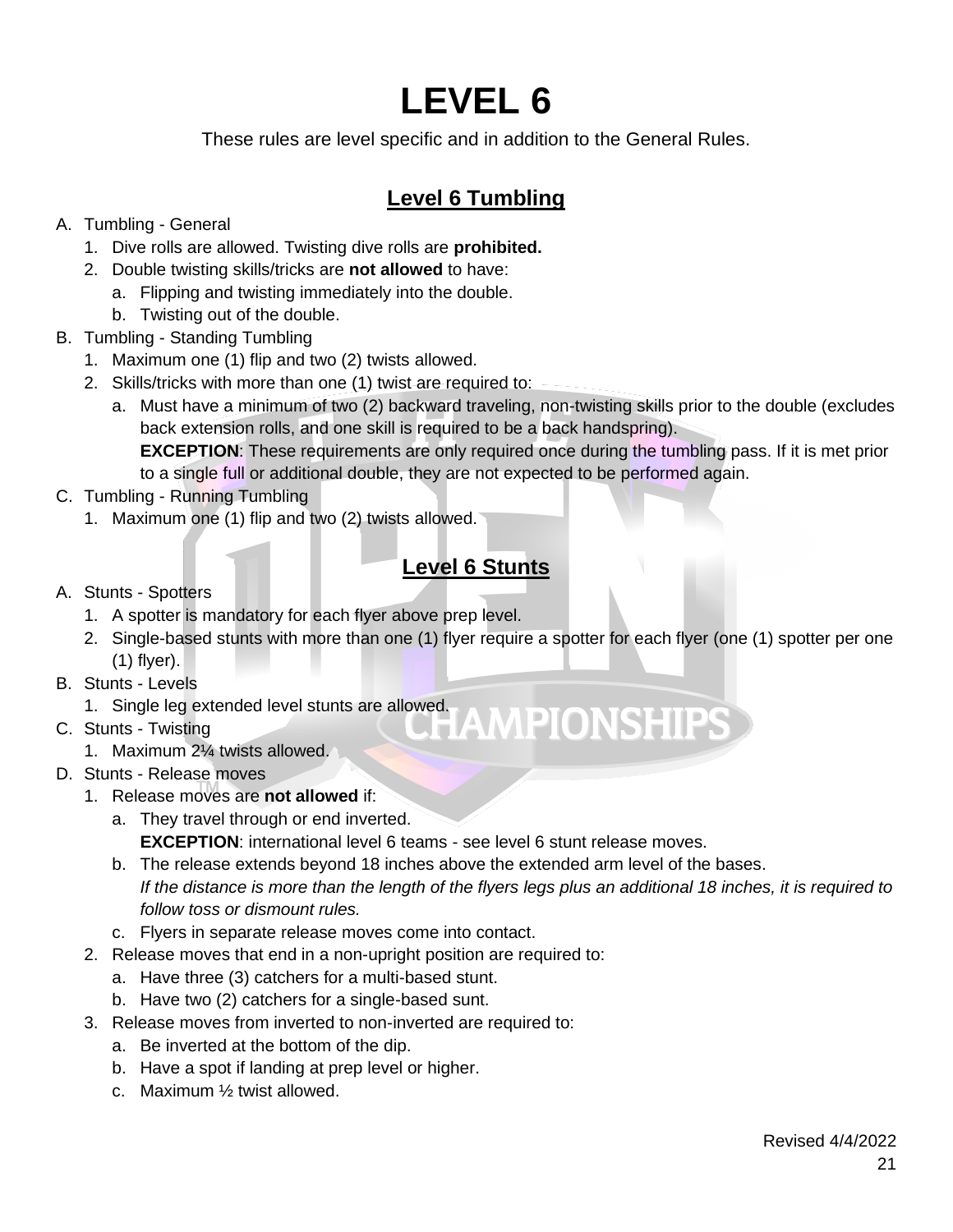- 4. Helicopters are allowed with:
	- a. Maximum 180 degree rotation.
	- b. Caught by three (3) catchers, one of the catchers must be in position at the flyers head and shoulder area.
- 5. International Divisions Only Rewinds are allowed with:
	- a. One (1) flip and zero (0) twists allowed.
	- b. Tumbling prior to the rewind is **not allowed.**
	- c. Toe pitch, leg pitch, or similar type tosses are **not allowed** when starting the rewind.
	- d. Mandatory one (1) catcher and one (1) spotter for single-based rewinds.
	- e. Mandatory two (2) catchers and one (1) spotter for multi-based rewinds.
- E. Stunts Inversions
	- 1. Levels
		- a. Extended level inverted stunts are allowed.
	- 2. Downward inversions
		- a. Three (3) catchers are required. **EXCEPTION**: downward inversions that do not start or travel above waist level do not require three (3) catchers.
		- b. Two (2) of the catchers must be in contact with the waist to shoulder region of the flyer.
		- c. Contact must begin at the bases' shoulder level or above.
		- d. Flyers must remain in contact with an original base. **EXCEPTION**: Downward inversions that rotate to the side are allowed to lose contact with the flyer when it becomes necessary.
		- e. Cannot come in contact with other downward inversions
		- f. Downward inversions are allowed from above prep level:
			- i. **Not allowed** to stop in an inverted position.

**EXCEPTION**: Extended inverted stunts can be lowered to prep level, traveling above prep level to prep level or from non-inverted extended level to inverted prep level must have a mandatory one (1) base and one (1) spotter at minimum. The lowering of the inverted extended stunt must be controlled.

ii. Cannot end/land on or touch the ground while inverted.

# **Level 6 Pyramids**

- A. Pyramids Twisting
	- 1. Maximum 2¼ twists allowed.

ТM

- B. Pyramids Inversions
	- 1. Must follow level 6 stunt inversion rules.
- C. Pyramids Release moves
	- 1. During transition (pyramid section), the flyer may pass above two (2) high and perform:
		- a. Maximum 2 ¼ twists.
		- b. Non-Inverted release skills.
		- c. Non-inverted release skills can change bases if:
			- i. When the transition begins, catchers cannot be not involved in any other skill, stunt, or choreography.
	- 2. Flyers must be connected to one (1) support athlete at prep level or below.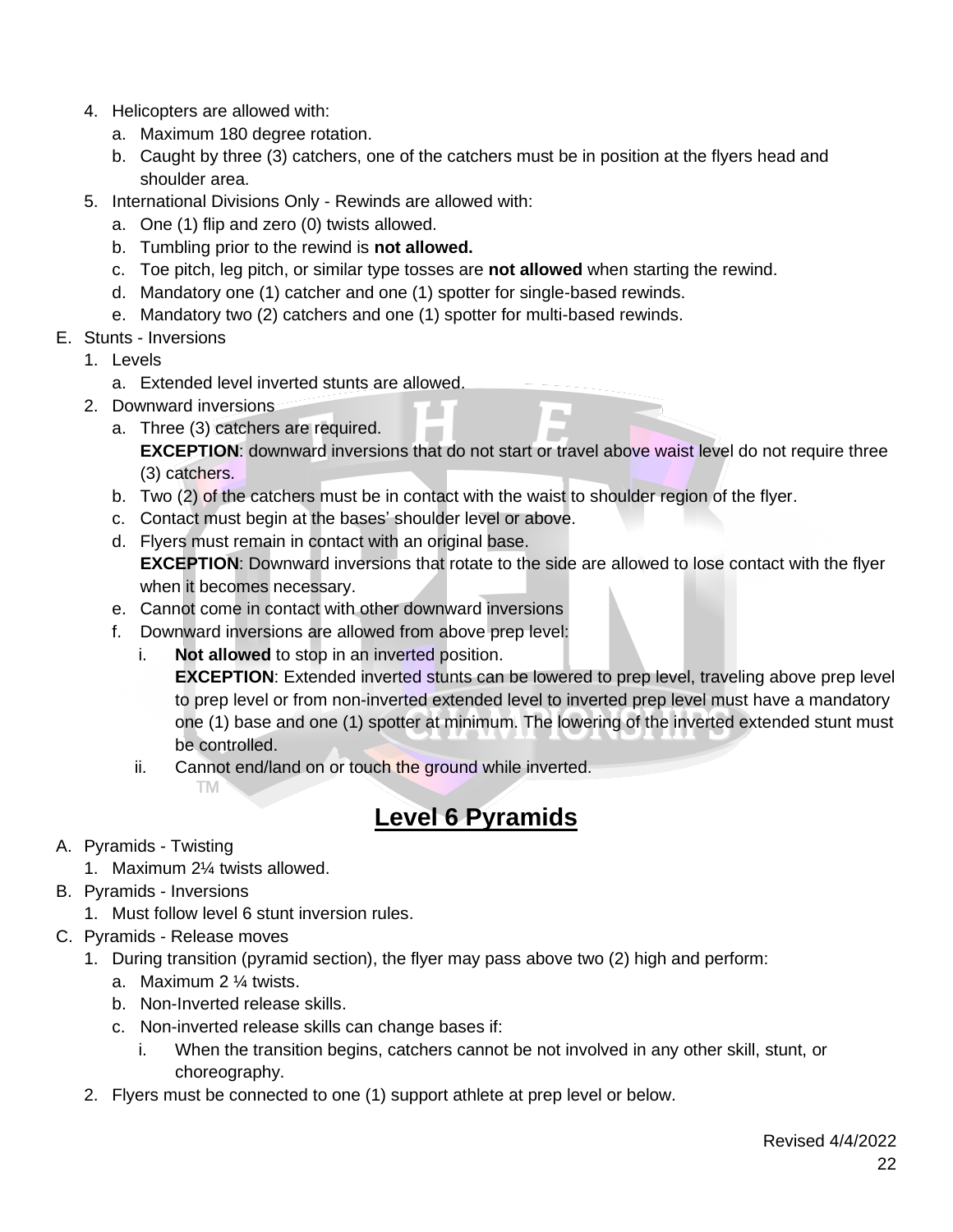- 3. Connection must remain with the same support athlete until contact is made with a base on the performance floor.
- 4. Must be caught by at least two (2) catchers at minimum (one catcher, one spotter)
	- a. Both catchers must be stationary
	- b. Catchers/spotters must remain in constant visual contact with flyer throughout the transition.
- 5. Release moves are **not allowed** to be connected/supported to the flyer above prep level.
- D. Pyramids Release moves with Athlete Supported inversions (included supported flips) are allowed if:
	- 1. The flyer remains in constant contact with one (1) athlete supports at prep level or below.
	- 2. The flyer remains in constant contact with the same athlete supports until contact is made with a base on the performance floor.
	- 3. Maximum 1¼ flip and ½ twists.
	- 4. Maximum ¾ flip and one (1) twist.
	- 5. Changing of bases is allowed.
	- 6. The flyer maintains continuous movement.
	- 7. There are three (3) catchers (required). **EXCEPTION:** Athlete supported flips that land in an upright position at prep level or above must have minimum of one (1) catcher and two (2) spotters.
		- a. Catchers/spotters must be stationary.
		- b. Catchers/spotters must be in constant visual contact with flyer throughout the transition.
		- c. When the transition begins, catchers cannot be not involved in any other skill, stunt, or choreography.
	- 8. It is not traveling downward while inverted.
	- 9. Is not in contact with other stunt/pyramid release moves.
	- 10. It is not supported/connected to flyers above prep level.

# **Level 6 Dismounts**

- A. Dismounts General
	- 1. Maximum 2¼ twists are allowed.
	- 2. Maximum ½ twist dismount from an inverted position.
- B. Dismounts to cradles
	- 1. When cradling single based stunts with more than one (1) flyer:
		- a. Two (2) catchers must catch each flyer.
		- b. Catchers/bases must be stationary before the dismount begins.

# **Level 6 Tosses**

- A. Tosses General
	- 1. Maximum 2½ twists are allowed.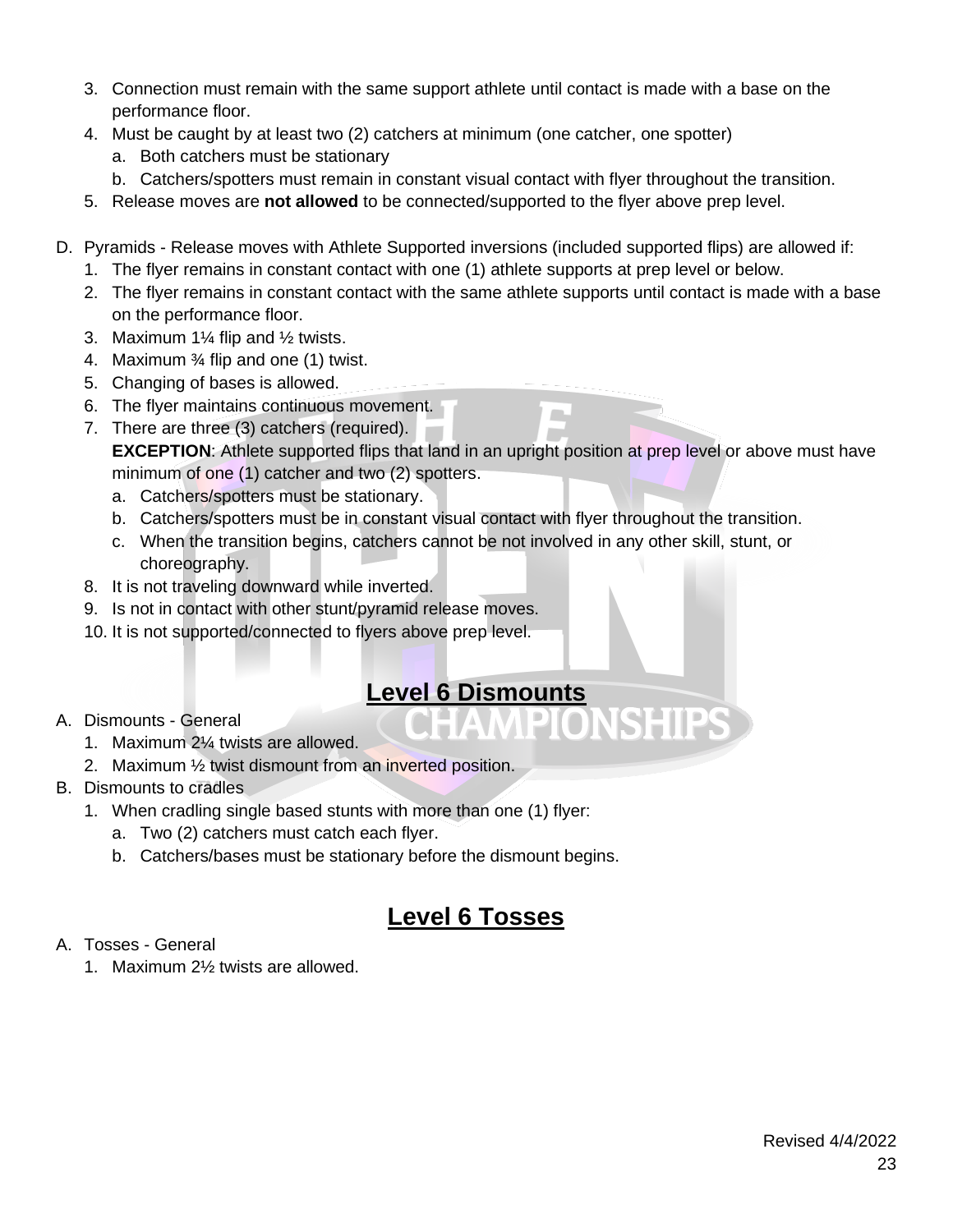These rules are level specific and in addition to the General Rules.

# **Level 7 General**

#### A. General

- 1. Athletes are allowed to jump and/or rebound over another athlete.
- 2. Knee, Seat, Front, Back and Split drops from a skill are **not allowed** unless there is support on the hands or feet. Support on the hands or feet will help break the impact onto the performance floor.

# **Level 7 Tumbling**

#### A. Tumbling - General

- 1. Dive rolls are allowed. Twisting dive rolls are **not allowed.**
- 2. Maximum one (1) flip and two (2) twists are allowed.
- 3. Twisting immediately out of a double twist is **not allowed**
- 4. Tumbling is allowed to rebound from his/her feet into a stunt transition.
	- a. If the tumbler's rebound includes a hip-over-head rotation, the tumbler must be caught/stopped in a non-inverted position prior to the completion of the hip-over-head stunt/transition.

**EXCEPTION:** Cartwheel, round off and standing one (1) back handspring rewinds are allowed.

- b. Tumbling skills before the cartwheel, round off or standing back handspring are **not allowed**.
- 5. Tumbling over/under or through a stunt, athlete or prop is **not allowed.** *This includes any body part.*
- 6. Tumbling while holding or in contact with a prop is **not allowed.**
- B. Tumbling Standing tumbling
	- 1. Minimum of one (1) backward non-twisting skill is required prior to executing any skill with more than one (1) twist.

# Level 7 Stunts<sup>1</sup>ONSHIPS

#### A. Stunts - Spotters

A Spotter is mandatory for:

- 1. One-arm stunts above prep level (excludes Cupies and liberties).
- 2. Load ins or transitions that include:
	- a. More than one (1) twist release moves.
	- b. Inverted position release moves that end at prep level or above.
	- c. Free flipping.
- 3. An inverted flyer above prep level.
- 4. A flyer released from above ground level to a one-arm stunt.
- 5. Single-based stunts with more than one flyer require a spotter for each flyer (one (1) spotter per one (1) flyer).
- 6. Coed style tosses to new base the original base is allowed to become the spotter.
- B. Stunts Levels
	- 1. Single leg extended level stunts are allowed.
- C. Stunts Twisting
	- 1. Maximum 2¼ twists are allowed.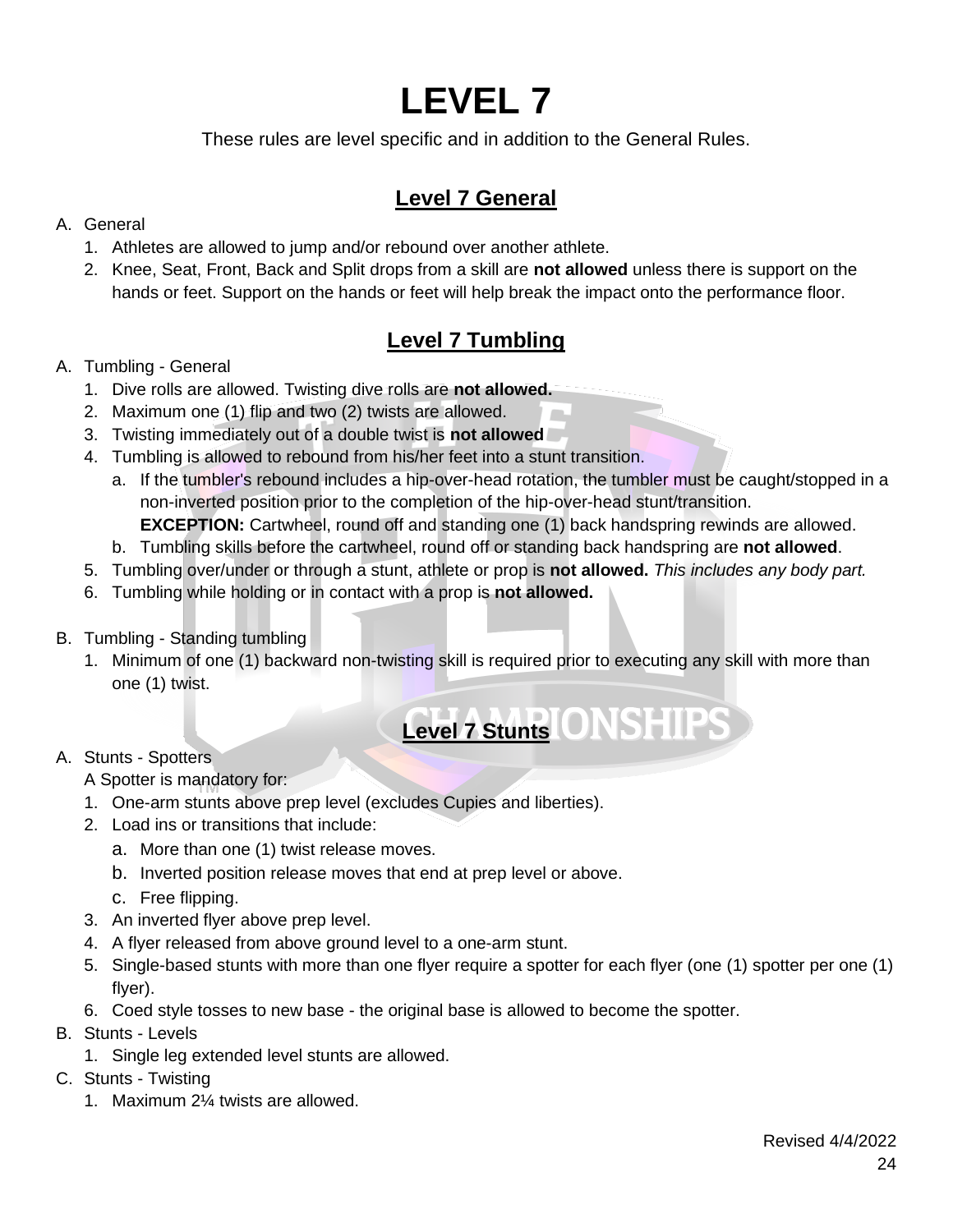- D. Stunts Release moves
	- 1. Release moves require:
		- a. Flyers to return to original bases.

**EXCEPTION**: Coed style tosses to a new base are allowed if:

- i. Single-base tosses the stunt.
- ii. Minimum one (1) base and one (1) spotter catches.
- iii. The catchers are not involved in any other skill, stunt, or choreography when it begins.
- iv. The ending/catching spotter is allowed to be the original tossing base. **EXCEPTION:** Single-base toss stunts that have more than one (1) flyer are allowed to change bases. The original base is allowed to become the spotter.
- 2. Release moves are **not allowed** to:
	- a. Land inverted.

**EXCEPTION**: Zero (0) twist or flip handstands released from ground level to hand-to-hand stunt **EXCEPTION:** Zero (0) twist or flip released from prep level and below to prep level inverted position.

- b. Release beyond 18 inches above the extended arm level of the bases. *If the distance is more than the length of the flyers legs plus an additional 18 inches, it is required to follow toss or dismount rules.*
- c. Be in contact with other flyers in separate release skills/moves. **EXCEPTION**: single-based stunts with more than one (1) flyer.
- d. Intentionally move/travel (excludes coed style tosses to new set of bases)
- e. Travel over, under or through other stunts, pyramids, athletes, or props.
- f. End on the performance floor with no assistance from above waist level.
- 3. Helicopters are allowed with:
	- a. Maximum 180 degree rotation
	- b. Two (2) catchers are required. One (1) catcher must be positioned at the flyer's head/shoulder area.
- 4. Rewinds/free flip and supported and transitions with flips are allowed. DIU
- 5. Rewinds/free flip that begins at ground level: **FOULD LATER FOULD** 
	- a. Maximum 1¼ flipping and 1¼ twist allowed.
	- b. Cartwheel rewind, round off rewind, and standing back handspring rewinds are allowed.
		- i. Tumbling before to the roundoff, cartwheel or standing back handspring is **not allowed.**
	- c. Pitch (i.e., toe, leg, or similar) type tosses are allowed in starting free flipping skills.
	- d. One (1) catcher and one (1) spotter are mandatory.
- 6. Free flipping transitions that begin from a stunt:
	- a. Maximum 1¼ flip and ½ twist allowed.
	- b. Must begin at prep level
	- c. Must end/land in a cradle, horizontal position or to a standing position on the performance floor (must follow dismount rules when landing on performance floor).
	- d. Two (2) catchers are mandatory one (1) flip rotation or less.
	- e. Three (3) catchers ARE mandatory for 1¼ flip rotation.
	- f. Single based split catches are **not allowed.**
- E. Stunts Inversions
	- 1. Inversion Levels
		- a. Extended level inverted stunts allowed.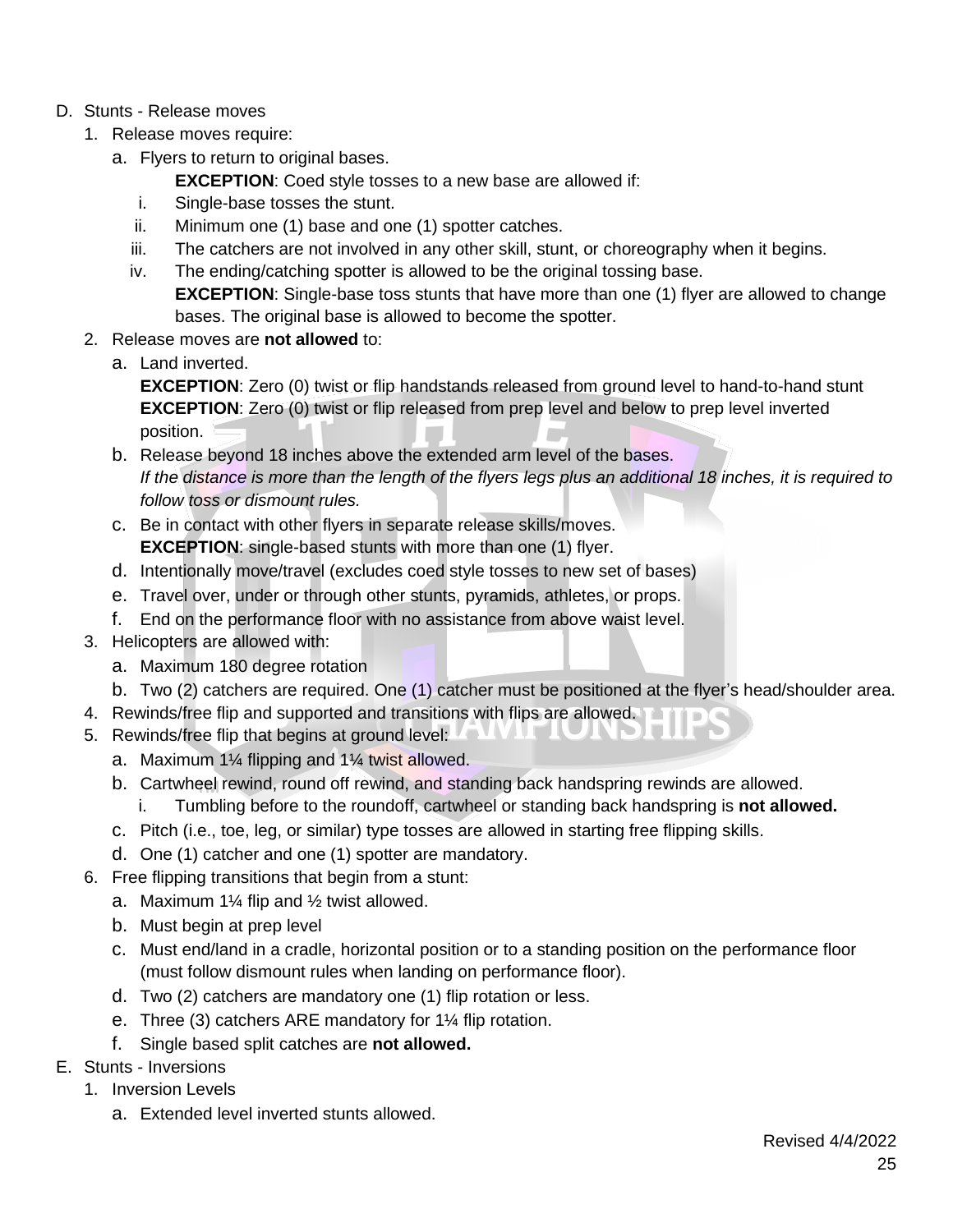- 2. Downward Inversions
	- a. Must remain in contact with an original base
	- b. Two (2) catchers are required. **EXCEPTION**: A lowering of an extended inverted stunt to prep level, traveling above prep level to prep level or from extended level non-inverted to inverted stunt at prep level is allowed with one (1) base with a spotter.
- 3. Athletes on the performance floor in a backbend or inverted position are **not allowed** to be in contact with any flyer.

# **LEVEL 7 PYRAMIDS**

- A. Pyramids General
	- 1. Must follow Stunts A: Spotter Rules **EXCEPTION:** One (1) spotter for each flyer is mandatory for one arm extended level paper dolls.
	- 2.  $2\frac{1}{2}$  high is allowed. **EXCEPTION**: Tower pyramids are allowed.
- B. Pyramids 2½ high
	- 1. Spotters
		- a. Spotter in front and back is mandatory for each athlete on the top level.
		- b. Required to be in position and remain in visual contact the entire time the flyer(s) is at the 2½ high level(s).
		- c. Are **not allowed** to be the main support of the pyramid.
		- d. Allowed to stand to the side of pyramid but must stay in a position to spot the flyer
		- e. Tower pyramids
			- i. A spotter who is not in contact with the pyramid is required to be in place behind the top person. A person assisting/touching the middle layer, cannot be this spotter.
		- f. 2½ high pyramids with horizontal top persons (Prone, flat back, and Swedish variations)
			- i. Spotter is mandatory to be on two (2) of the four (4) sides (left, right, back, front) of the pyramid
- C. Pyramids Inversions
	- 1. 2½ high is allowed
	- 2. Downward inversions from above prep level
		- a. Required to be assisted by two (2) bases
		- b. Flyer must remain in contact with a base or another flyer
- D. Pyramids Free Flying mounts/transitions
	- 1. Cannot exceed the height of the intended skill.
	- 2. Traveling over, under or through other stunts, pyramids, athletes, or props is **not allowed.**
	- 3. Cannot land inverted.
	- 4. If begins from ground level:
		- a. Maximum one (1) flip and one (1) twist are allowed.
		- b. Zero (0) flips and 2¼ twists allowed.
	- 5. If begins from above ground level
		- a. Maximum 1¼ flip and zero (0) twist allowed
		- b. Maximum zero (0) flips and two (2) twists are allowed.
- E. Pyramids Release moves are:
	- 1. Allowed to travel above 2½ high.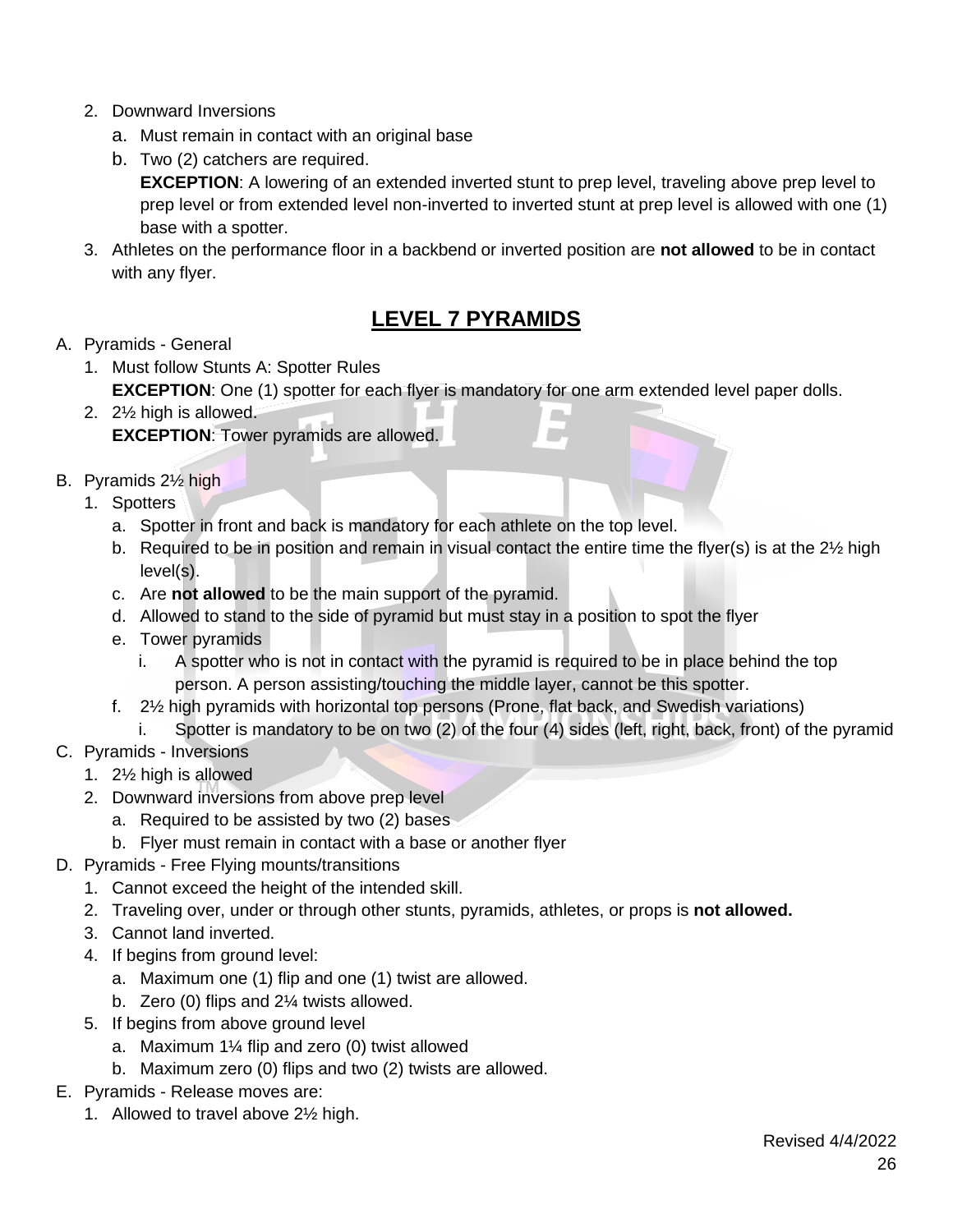- 2. **Not allowed** to travel over, under or through a prop.
- 3. **Not allowed** from landing inverted.
- 4. If second level base releases flyer and the flyer is caught by a second level base (ex: tower pyramid tictocks), the base that throws must also be the catcher.
- 5. Maximum zero (0) flips and one (1) twist allowed from 2½ high.
- F. Pyramids Release Moves with Support Athlete (including supported flips)
	- 1. Maximum 1⅓ flip and one (1) twist allowed.
	- 2. Flyer must remain in contact with one (1) flyer at prep level or below
	- 3. Must be caught by two (2) catchers. **EXCEPTION**: Supported inversions to 2 ½ high pyramids are allowed to be caught by one (1) person. **EXCEPTION**: Supported inversions that land upright at prep level or above require one (1) base and one (1) spotter.
	- 4. The mandatory base/spotter must:
		- a. Be stationary.
		- b. Remain in visual contact with the flyer throughout the transition.
		- c. Not be involved in any other skill, stunt, or choreography.

# **LEVEL 7 DISMOUNTS**

Movements are only considered "dismounts" if released to a cradle or released and assisted to the performance floor.

- A. Dismounts General
	- 1. Required to return to original base(s). **EXCEPTION:** Single-based stunts with more than one flyer are not required to return to original base(s).
	- 2. Traveling over, under or through other stunts, pyramids, athletes, or props is **not allowed.**
	- 3. Cannot intentionally move/travel.
	- 4. When flyers are released from the bases for the dismount, they cannot come in contact with each other.

**MPIONSHIP** 

- 5. Tension drops/rolls are **not allowed.**
- B. Stunt Dismounts to Cradle
	- 1. Maximum to 2¼ twist.
	- 2. Single-based:
		- a. Dismounts that involve more than 1¼ twists are required to have a spotter with one arm/hand supporting the head and shoulder of the flyer.
	- 3. Single-based with more than one (1) flyer:
		- a. Two (2) catchers per flyer is required.
		- b. Catchers/bases must be stationary before the start of the dismount.
	- 4. One-Arm stunts
		- a. Dismounts that involve more than 1¼ twists are required to have a spotter with one arm/hand supporting the head and shoulder of the flyer.
	- 5. Free flipping
		- a. Maximum 1¼ flip and ½ twist allowed.
		- b. Required to begin at prep level.
		- c. Required to be caught by two (2) catchers. One must be the original base.
		- d. Back flips must end in cradle.
- C. Stunt Dismounts to the Performance floor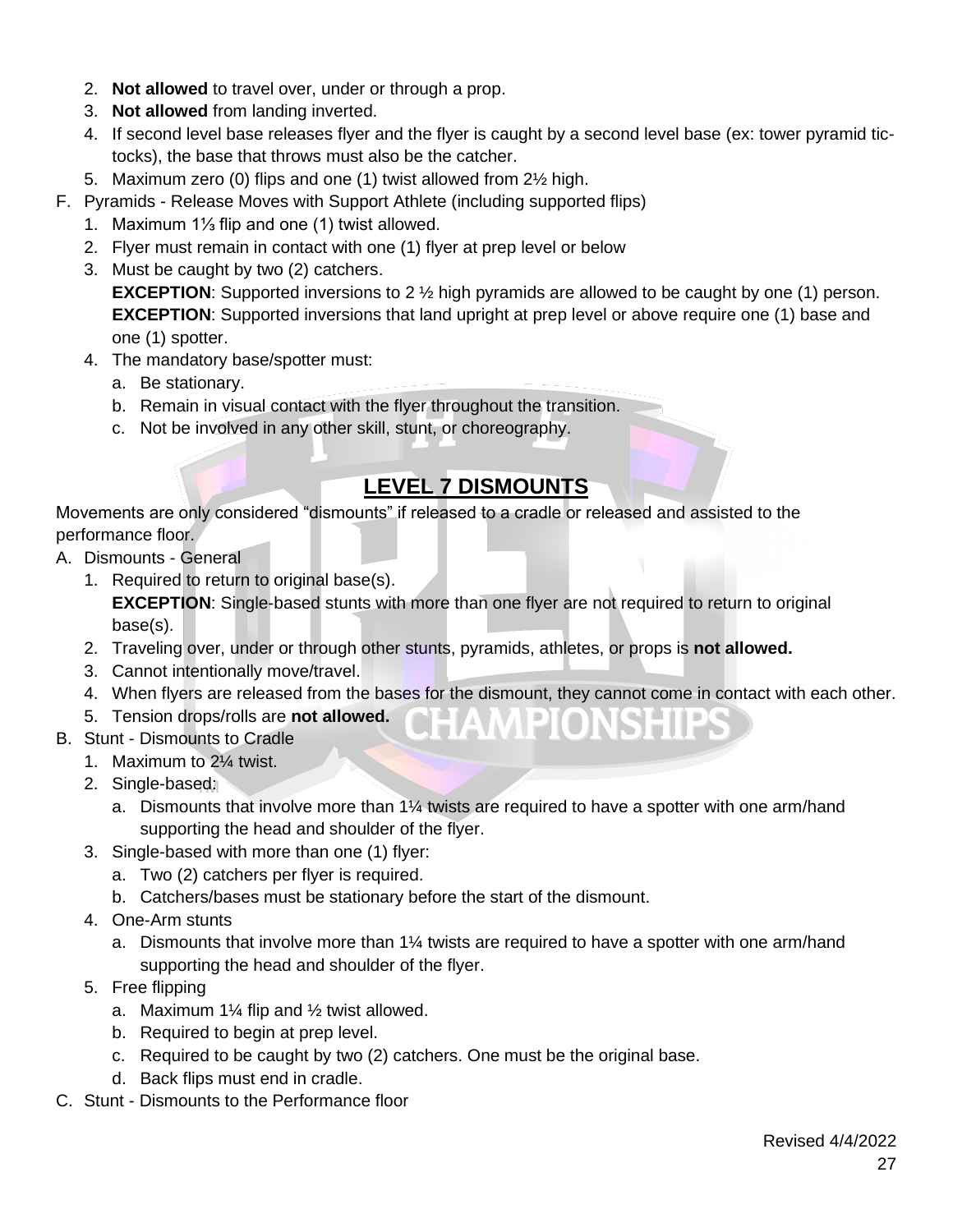- 1. Maximum 2¼ twist allowed.
- 2. Dismounts that involve more than 1¼ twists are required to have two (2) catchers or one (1) catcher and one (1) spotter.
- 3. Required to be assisted by an original base and/or spotter. **EXCEPTION**: Hop offs or straight drops that do not include additional skills are allowed without assistance from waist level or below.
- 4. Athletes are **not allowed** to land on the performance floor from above waist level without assistance.
- 5. Free Flipping
	- a. Maximum one (1) flip and zero (0) twists are allowed.
	- b. Required to begin at prep level.
	- c. Spotter is required.
	- d. Front flipping only is allowed.
- D. 2½ high pyramid Dismounts to Cradle
	- 1. Maximum 2 ¼ twist allowed.
		- a. Required to be caught by two (2) catchers, one must be stationary at the start of the cradle.
	- 2. Maximum  $\frac{3}{4}$  front flip and  $\frac{1}{2}$  twist.
		- a. Required to be caught by two (2) catchers, one on each side of the flyer.
		- b. One (1) catcher is required to be stationary at the start of the cradle.
- E. 1½ high Pyramid Dismount to the Performance Floor
	- 1. Maximum 1¼ twists allowed.
	- 2. Required to have two (2) catchers or one (1) catcher and one (1) spotter.
	- 3. Required to be assisted by an original base and/or spotter. **EXCEPTION**: Hop offs or straight drops that do not include additional skills are allowed without assistance from waist level or below.
	- 4. An athlete cannot land on the performance floor from above waist level without assistance.

# Level 7 Tosses<br>CHAMPIONSHIPS

- A. Tosses General
	- 1. Required:
		- a. Minimum three (3) bases and maximum four (4) bases.
		- b. Base is required to be behind the flyer during the toss and can assist the flyer into the toss. **EXCEPTION**: Tossing from one set of bases to another set of bases/catchers. **EXCEPTION**: Arabian tosses in which the third base would need to start in front to be in a position to catch the head/shoulder area of the flyer during the cradle.
		- c. Executed from ground level.
		- d. End in a cradle position.
		- e. Base positioned at the head/shoulder area of the flyer for the cradle.
		- f. Not choreographed so that the bases are required to move in order to catch the flyer.
		- g. Flyer's feet must be in/on hands of bases when the toss begins.
		- h. Maximum 3½ twists allowed.
		- i. Other stunts, pyramids, athletes, or props cannot travel over or under a toss, and a toss cannot be thrown over, under or through stunts, pyramids, athletes, or props.
		- j. **Not allowed** to have more than one (1) flyer.
		- k. Flyer must become free of all contact from bases, support athletes and/or other flyers.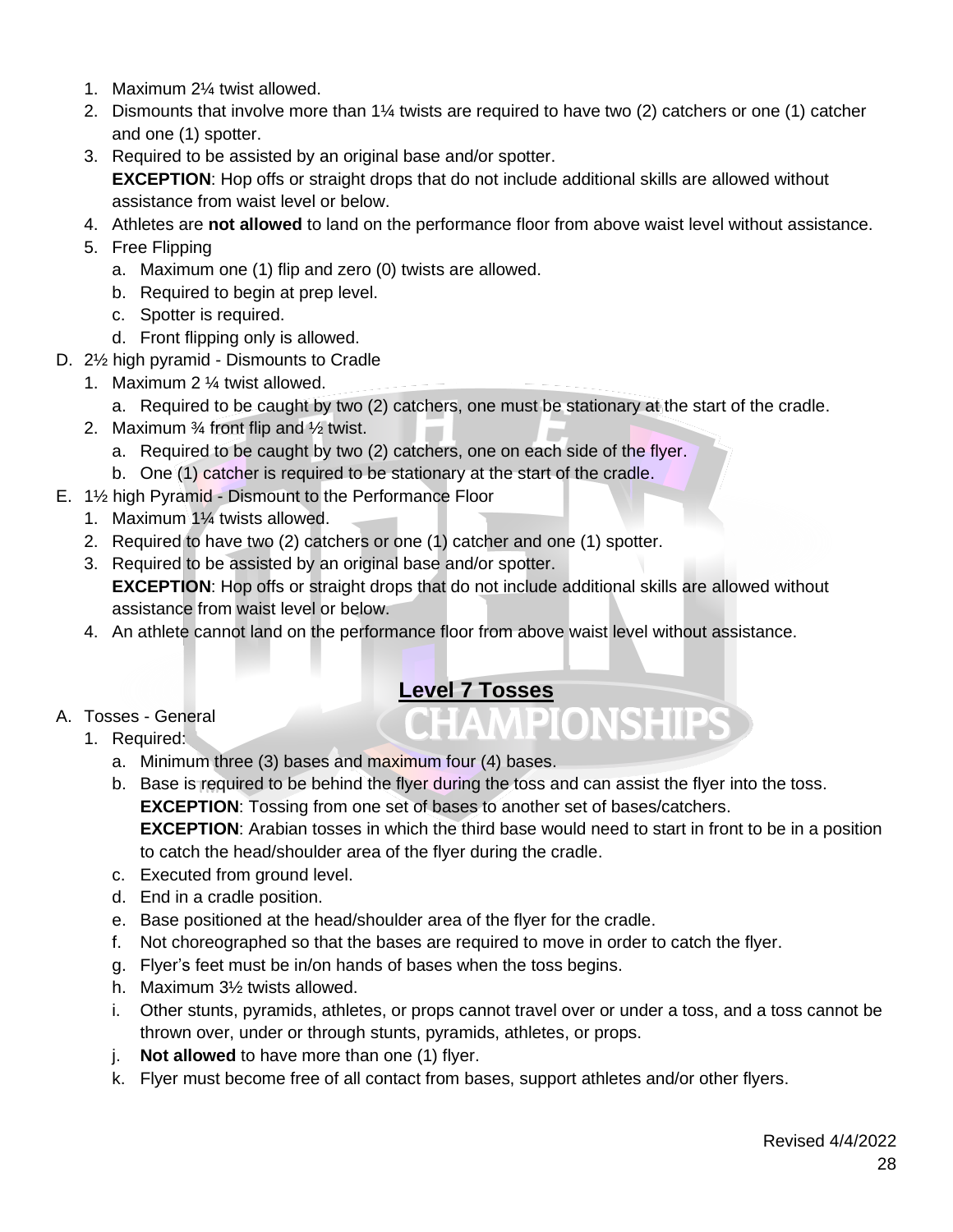- 2. Flipping Tosses
	- a. Maximum 1¼ flip and two (2) additional skills are allowed.
		- i. Tuck, pike, or layout are not counted as the two (2) additional skills.
- 3. Flyover Tosses
	- a. Maximum zero (0) flips and 1½ twists are allowed.
	- b. Maximum ¾ front flip with zero (0) twists allowed.
	- c. Bases:
		- i. Required to be tossed by three (3) or four (4) bases.
		- ii. Required to be caught in cradle by three (3) bases.
		- iii. Required be stationary while tossing.
	- d. Catchers:
		- i. **Not allowed** to be in any other choreography.
		- ii. Remain in visual contact with the flyer when the toss begins.
		- iii. Must remain visual contact throughout the toss.

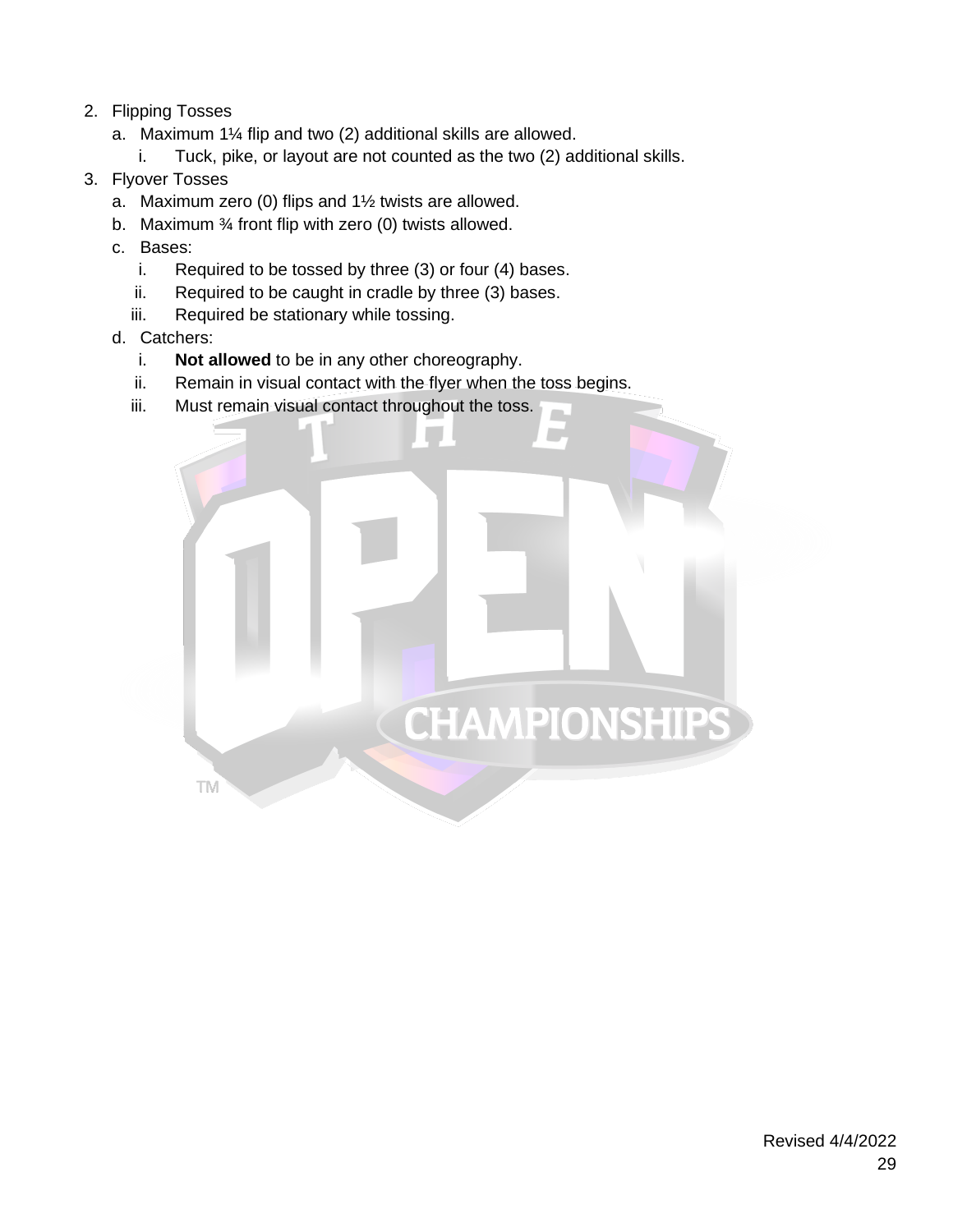# **PREP DIVISIONS**

Rule differences from All Star Elite:

- A. Maximum routine time limit is 2:00.
- B. Tosses are **not allowed** (Includes sponge toss).
	- 1. All waist level cradles are **not allowed.**
- C. Athletes may not cross over from prep to elite divisions or from elite to prep divisions.

# **NOVICE DIVISIONS**

- A. Maximum routine time limit is 1:30.
- B. Tosses are **not allowed** (includes sponge toss).
	- 1. All waist level cradles are **not allowed.**
- C. Teams are evaluated not scored. See Novice score sheets for rating system.
- D. Tumbling skills are allowed but not required. Tumbling skills will follow level rules.
- E. Level 1 Novice Rules (in addition to Level 1 Rules):
	- 1. Single leg stunts are allowed at waist level only.
	- 2. Two leg stunts are **not allowed** to travel through an extended level position.
	- 3. Maximum ¼ twists allowed. Level 1 Stunt Rule D4 is **not allowed**.
	- 4. Transitions to flat body/prone position are **not allowed.**
	- 5. Straight pop down dismounts are **not allowed.**
	- 6. Tiny Novice: All building skills are **not allowed**.
	- 7. Tiny Novice: Cartwheels and forward rolls are the only skills allowed.
- F. Level 2 Novice Rules (in addition to Level 2 Rules):
	- 1. Single leg stunts are **not allowed** to travel through an extended level position.
	- 2. Barrel/log rolls are **not allowed.**
- G. Level 3 Novice Rules (in addition to Level 3 Rules):
	- 1. Twisting stunts in and out extended level single leg are **not allowed**.
	- 2. Multi-based suspended twisting rolls are **not allowed**.

# **IM INTERNATIONAL DIVISIONS**

- A. All international divisions are required to have a minimum of 10 athletes when performing/competing.
- B. Male athletes are prohibited from exceeding ⅔ of the total athletes on the coed team.
- C. Routine time limit is 2:30.

**EXCEPTION**: Non-Tumbling divisions: 2:00.

**EXCEPTION**: Global divisions: 3:30. Cheer = 30 seconds minimum, 40 seconds maximum, 20 seconds to transition for the music section. 2:30 maximum for the music section.

D. Non-Tumbling Division: tumbling is **not allowed. EXCEPTION**: Forward rolls, handstands, cartwheels, and round offs are allowed for stunting skills or formation changes and required to follow level appropriate inversion rules.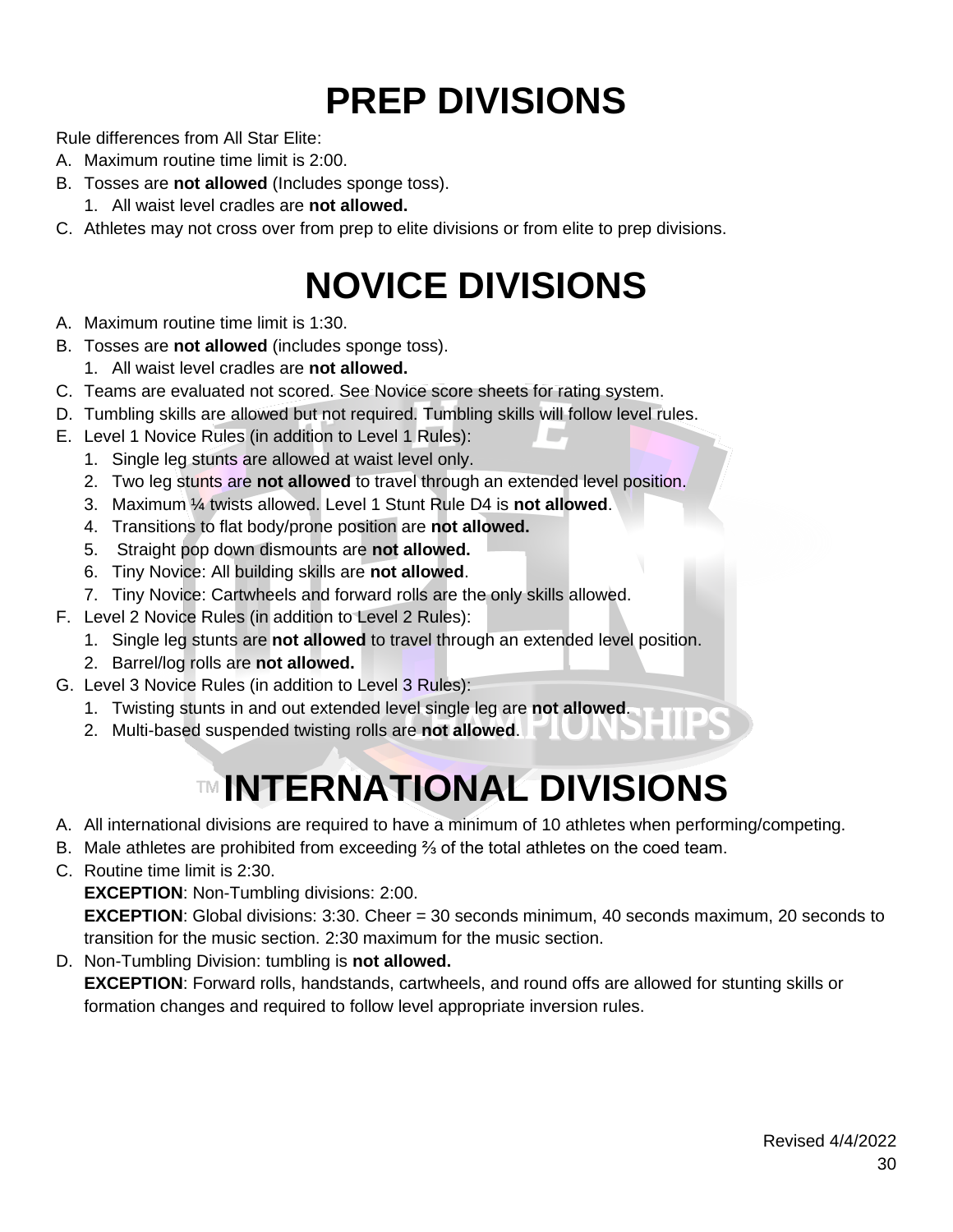# **EXCEPTIONAL TEAMS**

### **Athletes with Disabilities**

Open Championship Series follows the definition of disability as defined by the American Disability Act. An individual with a disability is defined by the ADA as a person who has a physical or mental impairment that substantially limits one or more major life activities, a person who has a history or record of such an impairment, or a person who is perceived by others as having such an impairment.

#### **General Rules**

- A. All teams will follow the OCS General Rules and All Level Rules.
- B. No Tosses permitted. This includes sponge/load-in/squish tosses and waist-level cradles.
- C. ALL Stunts and Pyramids (at prep level or above) performed without a Coach/Assistant require an additional spotter that is a coach/assistant.
- D. Performances may be performed on spring floor or carpet bonded foam.
- E. Assistants will be dressed in contrasting t-shirt and jeans/dark pants and sneakers, so it is clear to the judges who is the athlete and who is the Assistant. Ex: if athlete is in light color uniform top, Assistants will be in a dark matching t-shirt. NO FLIP-FLOPS or Jewelry worn by Assistants as to not cause injury. Assistants may not be in any type of cheer uniform.

#### **Mobility and Support Device Rules**

- 1. All mobility equipment, prosthesis, canes, crutches, elbow crutches and braces are considered part of the athlete unless they are removed, in which case they are considered legal props and therefore are considered legal. Please refer to USASF Coach App to send in videos of use of device if in question.
- 2. Wheelchair users when basing stunts and pyramids must have all wheels in contact with the performance surface during the skill, wheels locked, with an added and appropriate anti-tip attachment (or a spotter/bracer with both feet firmly placed on the performance surface with both hands gripped on the two back handles stabilizing the wheelchair with both wheels on the performance surface) for safety. Clarification: For a wheelchair anti-tip attachment to be appropriate, it must be in contact with the chair, in working order and prepared to be used on the performance surface as an additional point of contact to the performance surface while both wheels of the wheelchair are also in contact with the performance surface.
- 3. Mobility devices (i.e., wheelchairs, crutches, etc.) may be used to aid the top person in loading into a stunt and/or pyramid. Example: A top person may step upon any portion of a wheelchair, mobile device, and/or upon a base supporting a crutch to load into a skill. Must have additional safety spotter behind mobility device.
- 4. Wheelchair users when basing stunts and pyramids in the wheelchair (or similar apparatus) must use a seatbelt and wheels in locked position.
- 5. All athletes spotting, catching and/or cradling a skill have mobility through their lower body OR the strength in the upper body enough (with or without use of mobility equipment) to absorb the impact of the skill, as well as with adequate lateral speed to spot and/or catch the skill.
- 6. All athletes spotting and/or catching a skill must have at minimum 1 arm extended, not including a prosthetic or other device, beyond the elbow to adequately assist with the skill. Release moves and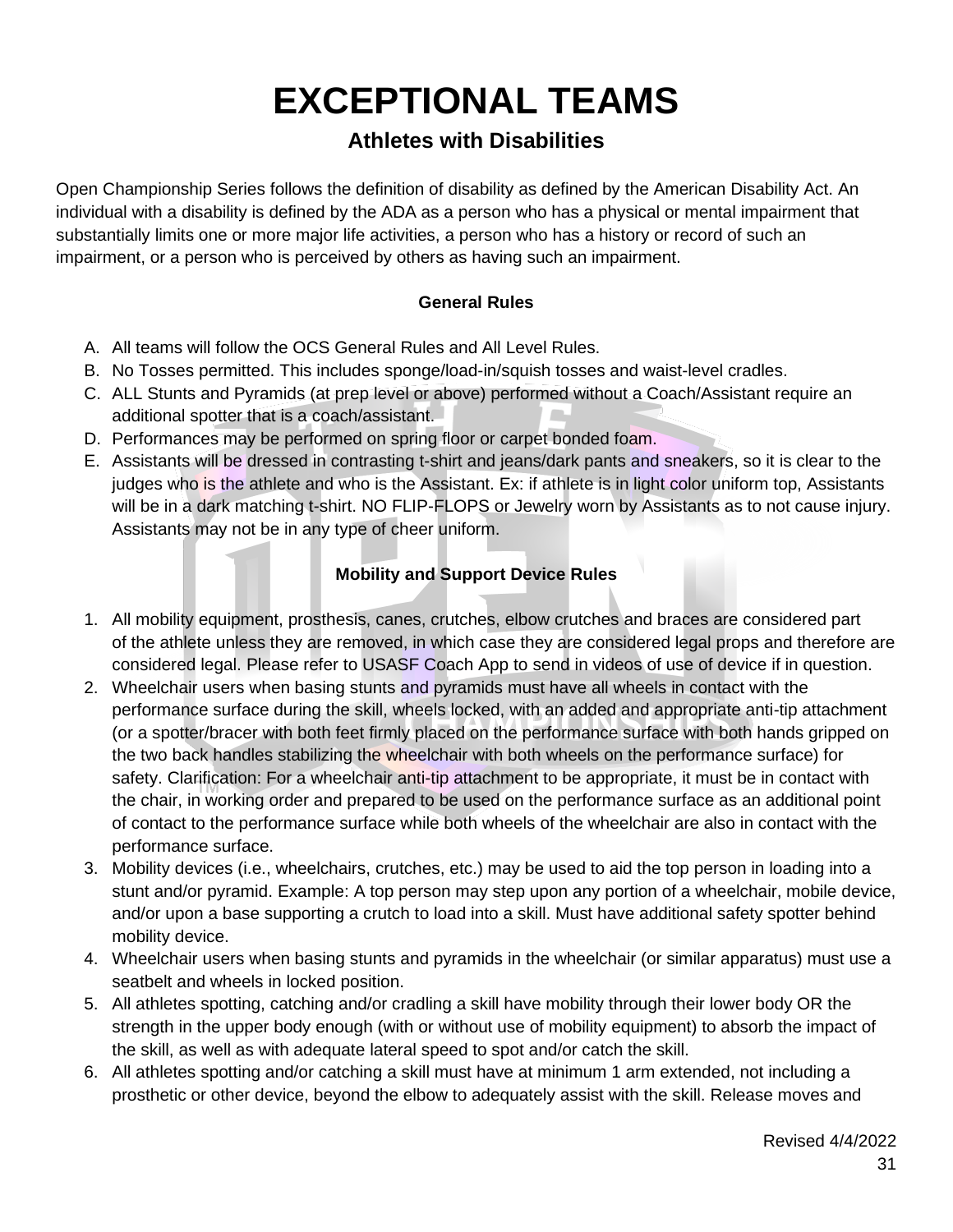dismounts may be caught by individuals who are not the original bases(s) if the main base(s) are not capable of catching and/or cradling the skill.

- 7. When non-motorized wheelchairs are in motion, if there is an individual pushing the exceptional athlete in the wheelchair, that individual must remain in contact with the wheelchair while it is in motion. The wheelchair MUST NOT be released during motion.
- 8. Motorized wheelchairs must have all 4 wheels on the floor at all times (EXCEPTION: if an assistant is needed to lift back wheels onto performance floor G. It is the responsibility of the coach to determine the capability and proficiency of the individuals when choosing the skill to be performed.

# **EXCEPTIONAL EXHIBITION TEAMS**

- A. Routines may not exceed 2:30.
- B. Teams will not receive ordinal rankings or ratings for their performance.
- C. Tumbling skills are allowed up to and including Level 2.
- D. Teams may execute building skills up to Level 2. Exception: Single leg stunts may not immediately pass through an extended position. Exception: Tosses and log/barrel rolls are not allowed.
- E. If Coaches/Buddies/Assistants are fulfilling a required position (base, back spot, top person, etc.) the group may only do waist level stunts.

Exception: T-lifts are allowed.

- F. Spotted and assisted tumbling is allowed.
- G. There is no limit to the number of assistants on the floor assisting in skills and they MAY be included in choreography of dance and formations.

# **EXCEPTIONAL NOVICE TEAMS**

- A. Routines may not exceed 1:30.
- B. Teams may receive ratings for their performance (ordinal rankings not allowed).
- C. If offered at 2-day events, Novice divisions will perform ONE TIME ONLY.
- D. Cartwheels and forward rolls are the only allowable tumbling skills.
- E. Teams may execute Level 1 building skills.
	- a. Exceptions:
		- 1. Single leg stunts are only allowed at waist level.
		- 2. Two leg stunts may not immediately pass through an extended position.
		- 3. Up to a ¼ twist allowed.
		- 4. Transitions TO prone position are not allowed.
		- 5. Straight pop down dismounts are not allowed.
		- 6. If Coaches/Buddies/Assistants are fulfilling a required position (base, back spot, top person, etc.) the group may only do waist level stunts.
			- Exception: T-lifts are allowed.
- F. Spotted and assisted tumbling is NOT allowed.

Exception: Assistants may help an athlete up after a forward roll to get to their feet.

G. There is no limit to the number of assistants on the floor assisting in skills, but they MAY NOT be included in choreography of dance and formations.